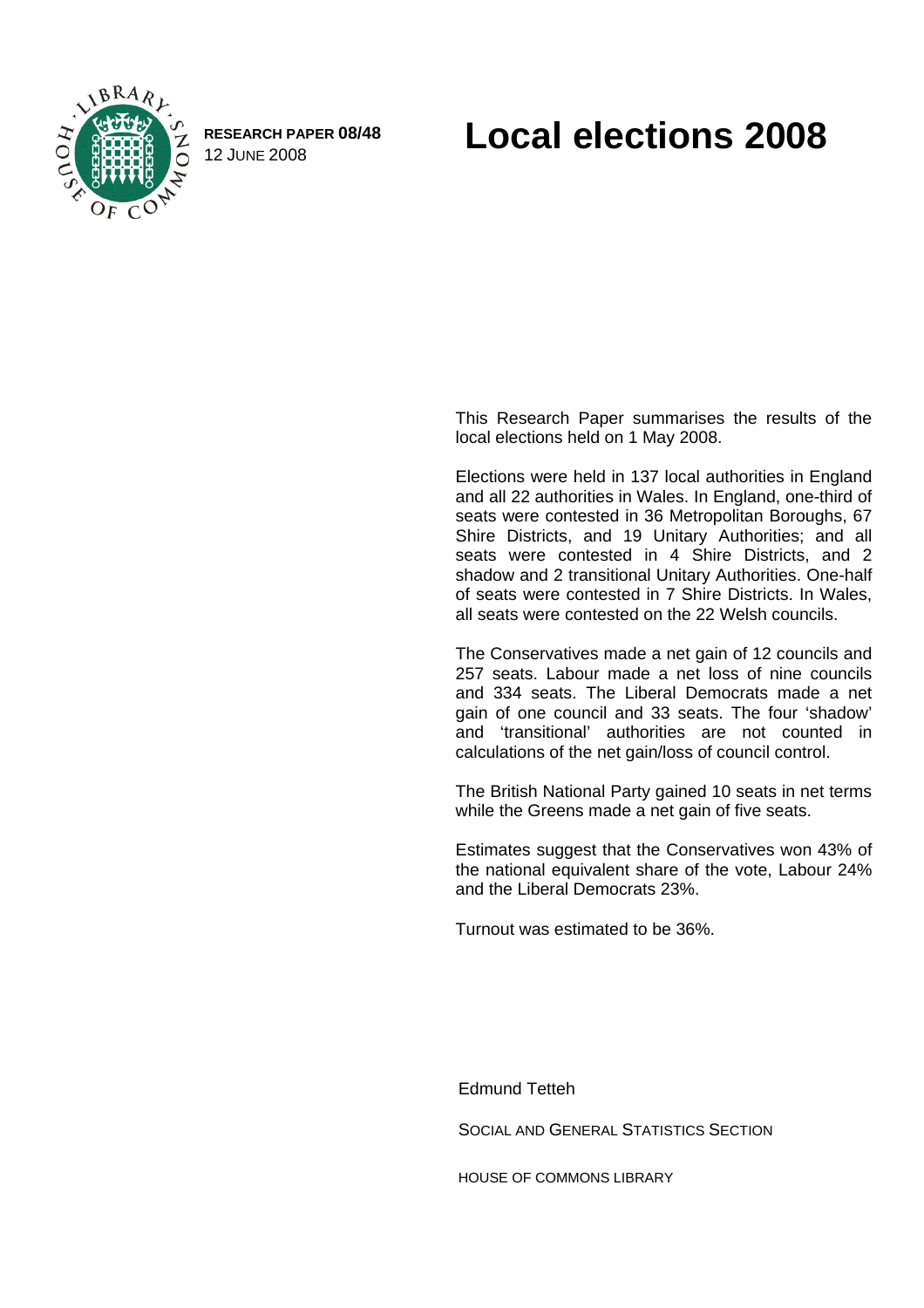#### **Recent Library Research Papers include:**

| 08/33 | Unemployment by Constituency, March 2008                                 | 16.04.08 |
|-------|--------------------------------------------------------------------------|----------|
| 08/34 | Special Educational Needs (Information) Bill: Committee Stage            | 16.04.08 |
|       | Report                                                                   |          |
| 08/35 | Food Products (Marketing to Children) Bill [Bill 19 of 2007-08]          | 16.04.08 |
| 08/36 | Transport in London                                                      | 21.04.08 |
| 08/37 | Social Indicators                                                        | 23.04.08 |
| 08/38 | 2001 Census of Population: Statistics for New Parliamentary              | 23.04.08 |
|       | Constituencies                                                           |          |
| 08/39 | Parliamentary Involvement in Public Appointments                         | 23.04.08 |
| 08/40 | Energy Bill: Committee Stage Report                                      | 23.04.08 |
| 08/41 | Planning and Energy Bill: Committee Stage Report                         | 30.04.08 |
| 08/42 | Human Fertilisation and Embryology Bill [HL] [Bill 70 of 2007-08]        | 02.05.08 |
| 08/43 | Economic Indicators, May 2008                                            | 06.05.08 |
| 08/44 | Children and Young Persons Bill [HL] [Bill No 8 of 2007-08]              | 08.05.08 |
| 08/45 | Unemployment by Constituency, April 2008                                 | 14.05.08 |
| 08/46 | Regulatory Enforcement and Sanctions Bill [HL] 2007-08                   | 16.05.08 |
|       | [Bill 103 of 2007-08]                                                    |          |
| 08/47 | London Elections 2008. Elections for Mayor of London and London 20.05.08 |          |
|       | Assembly: 1 May 2008                                                     |          |

*Research Papers are available as PDF files:* 

- *to members of the general public on the Parliamentary web site, URL: http://www.parliament.uk*
- *within Parliament to users of the Parliamentary Intranet, URL: http://hcl1.hclibrary.parliament.uk*

Library Research Papers are compiled for the benefit of Members of Parliament and their personal staff. Authors are available to discuss the contents of these papers with Members and their staff but cannot advise members of the general public. We welcome comments on our papers; these should be sent to the Research Publications Officer, Room 407, 1 Derby Gate, London, SW1A 2DG or e-mailed to [PAPERS@parliament.uk](mailto:PAPERS@parliament.uk)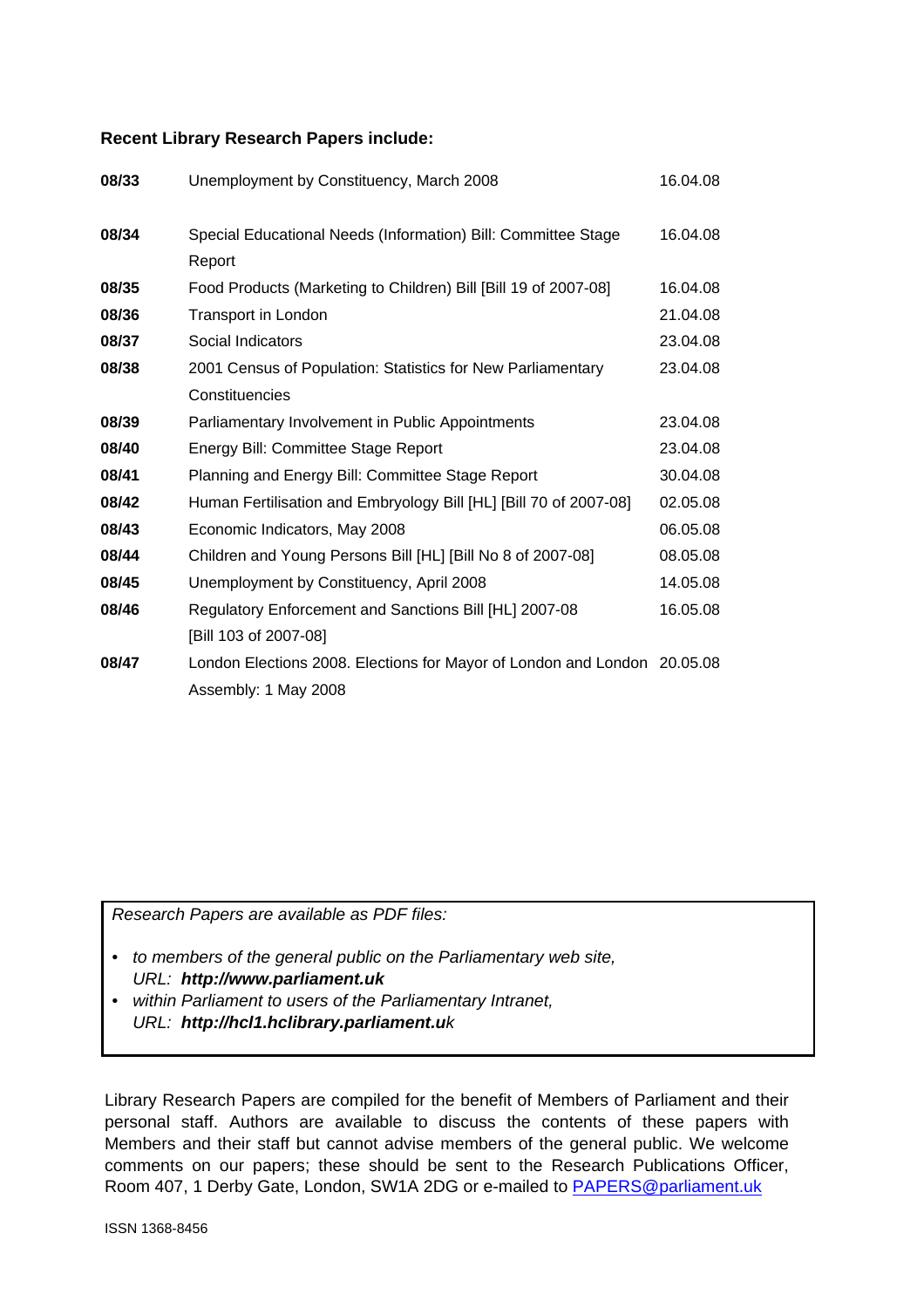# **Summary of main points**

Elections were held in 159 local authorities on 1 May 2008 comprising: **England (137 local authorities)** 

- 36 Metropolitan Boroughs (one-third of seats)
- 78 Shire Districts
	- o 67 Shire Districts (one-third of seats)
	- o 7 Shire Districts (one-half of seats)
	- o 4 Shire Districts (all seats)
- 19 Unitary Authorities (one-third of seats)
- 2 "shadow" and 2 transitional Unitary Authorities (all seats)

### **Wales (22 local authorities)**

• 22 Unitary Authorities

No elections were scheduled in Scotland, Northern Ireland, London Boroughs, County Councils in England, or in the remaining Unitary Authorities and Shire Districts in England.

The **Conservatives** won or retained control of 63 councils, a net gain of 12, comprising 14 gains and two losses. They gained one council from Labour (Nuneaton & Bedworth), one council (West Lindsey) from the Liberal Democrats and 10 seats from No Overall Control (NOC). They lost two councils to NOC (Colchester and Coventry). Following the elections, the Conservatives controlled 213 local authorities in Great Britain overall. The Conservatives also won the two 'shadow' authorities of Cheshire East and Cheshire West & Chester.

**Labour** won or retained control of 17 councils, a net loss of eight councils, comprising nine losses and one gain. They gained one council from NOC (Slough), lost one council to the Conservatives (Nuneaton & Bedworth) and lost nine councils to NOC (including Torfaen where Labour lost 16 councillors compared to the previous elections). Overall, Labour lost 334 councillors and they now control 51 councils in Great Britain. Labour won the 'transitional' authority of Durham.

The **Liberal Democrats** won or retained control of 13 councils, a net gain of one, comprising four councils gained from NOC (Burnley, Kingston-upon-Hull, Sheffield, and St. Albans), two losses to NOC (Liverpool and Pendle), and one loss to the Conservatives (West Lindsey). The Liberal Democrats now control 26 councils in Great Britain.

The **British National Party** won 10 seats in net terms, comprising 13 gains (Stoke-on-Trent (3), Nuneaton & Bedworth (2), Rotherham (2), Amber Valley (2), Three Rivers (1), Pendle (1), Thurrock (1), and Calderdale (1)) and 3 losses (Epping Forest (2) and Kirklees(1)).

Following the elections, a further 64 councils went to **No Overall Control** (NOC), taking the total number of authorities under NOC to 124. The "transitional" authority of Northumberland also went to NOC.

At the elections, the estimated national equivalent share of vote was Conservatives 43%, Labour 24%, and Liberal Democrats 23%. Estimated turnout was 36%. Elections were also held on the same day for Mayor of London and London Assembly. These are provided in [Library Research Paper 08/47.](http://www.parliament.uk/commons/lib/research/rp2008/rp08-047.pdf)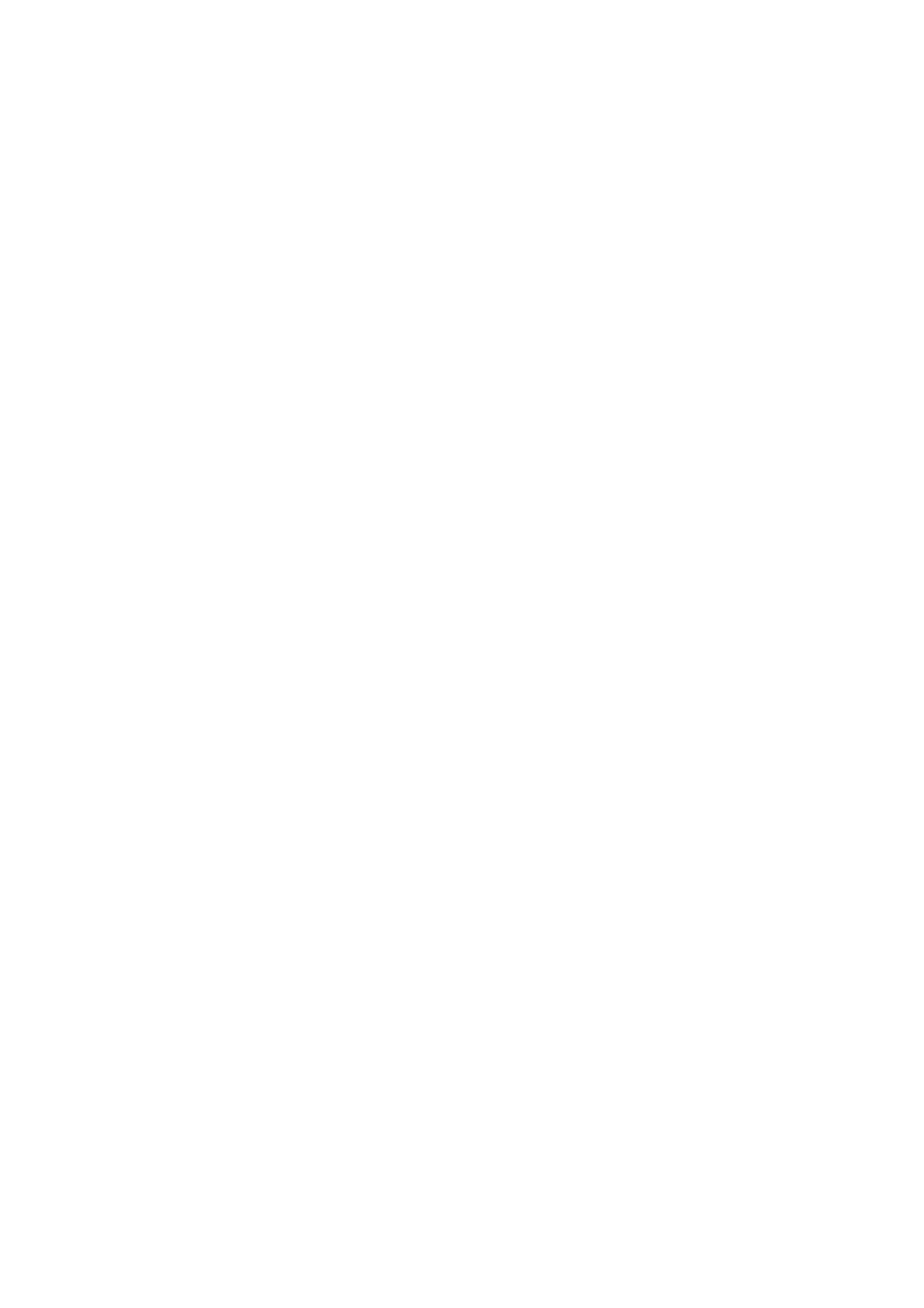# **CONTENTS**

|              |             | <b>Introduction</b>                      | 7  |
|--------------|-------------|------------------------------------------|----|
| $\mathbf{I}$ | The results |                                          | 8  |
|              | А.          | <b>Council control</b>                   | 8  |
|              | В.          | <b>Council seats</b>                     | 10 |
|              | C.          | National equivalent share of the vote    | 11 |
|              | D.          | <b>Post-election council composition</b> | 12 |
| Ш            |             | Reference tables and maps                | 15 |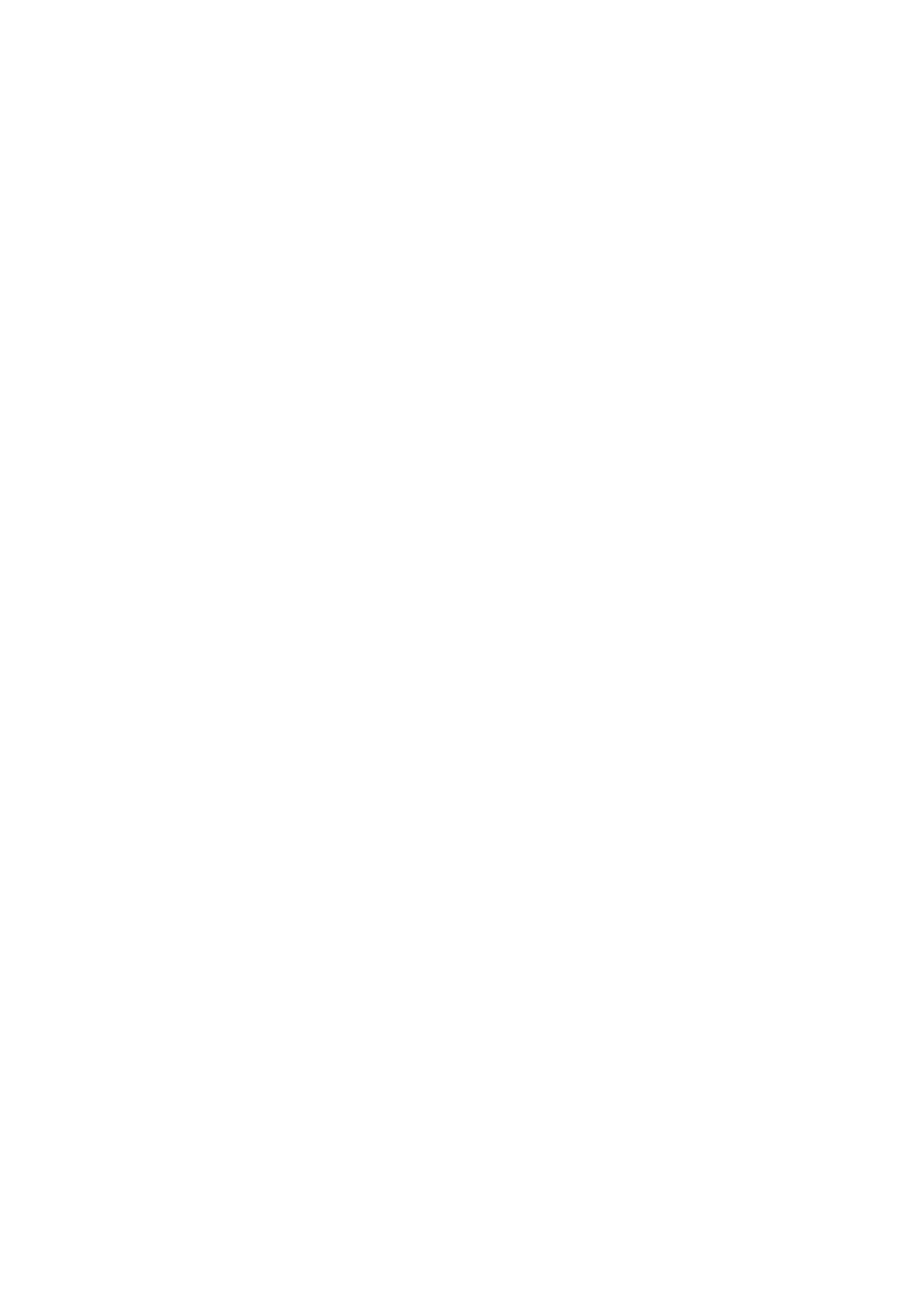# <span id="page-6-0"></span>**I Introduction**

Elections were held to 8,416 seats in 159 local authorities in Great Britain on 1 May 2008. In England, there were elections in 137 authorities and elections in a further 22 authorities in Wales, comprising:

- 36 Metropolitan Boroughs (one-third of seats)
- 78 Shire Districts
	- o 67 Shire Districts (one-third of seats)
	- o 7 Shire Districts (one-half of seats)
	- o 4 Shire Districts (all seats)
- 19 Unitary Authorities (one-third of seats)
- 2 "shadow" and 2 "transitional" Unitary Authorities (all seats)
- 22 Unitary Authorities in Wales

The Government is in the process of implementing a programme of restructuring in English local government. A number of local authority proposals for unitary status which were judged to have met the Government's criteria have been taken forward. Orders creating nine new unitary authorities in seven county areas from 1 April 2009 have now been approved by Parliament. A discussion document on implementation issues indicated that the Government wanted to avoid establishing shadow authorities except where it was unavoidable. Instead, where there was an obvious candidate, the existing authority would continue in existence, becoming transitional and, from 1 April 2009, the new unitary authority.<sup>[1](#page-6-0)</sup>

County councils in five areas – Cornwall, Durham, Northumberland, Shropshire and Wiltshire – have continued in existence and are preparing to assume the responsibilities of district councils in those areas. Two of these "transitional" authorities – Durham and Northumberland – held elections in May 2008. Restructuring is also taking place in Cheshire and in Bedfordshire. In Cheshire, the existing county and district councils are being replaced by two new district unitary authorities - Cheshire East and Cheshire West & Chester. "Shadow" authorities have been established for both areas and elections were held for those on 1 May 2008. The four "shadow" and "transitional" authorities are not counted in calculations of the net gain/loss of council control.

This paper is intended as a provisional summary of the results, and is based on media reports and data supplied by the BBC's Political Research department, and local authorities. The final compilation of the results, including votes cast at ward- and authority-level, shares of the vote, and turnout will be published later in the year by Professors Rallings and Thrasher of the University of Plymouth in their *Local Elections Handbook 2008*.

Comparisons of net gains and losses are based on council composition immediately prior to the elections. Control is attributed on a simple numerical basis – minority

<sup>1</sup> Department of Communities and Local Government,, *Councils' proposals for unitary local government: an approach to implementation (discussion document)* , August 2007, <http://www.communities.gov.uk/publications/localgovernment/unitarycouncilsimplementation>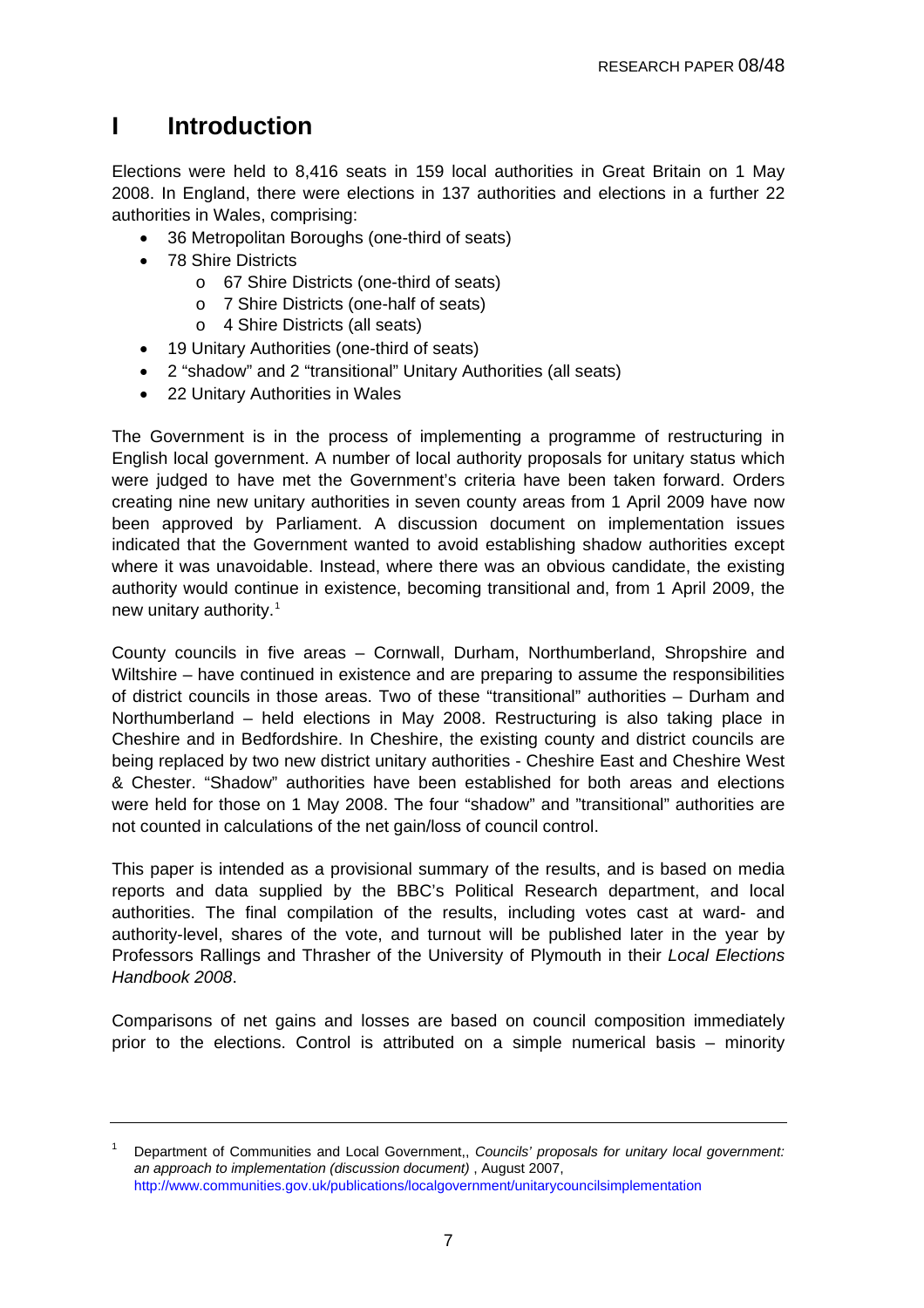<span id="page-7-0"></span>administrations and coalitions are not taken into account; they are regarded as the authority being under no overall (single party) control.

# **II The results**

### **A. Council control**

The **Conservatives** won or retained control of 63 councils, a net gain of 12 comprising 14 gains and two losses. They gained one council from Labour (Nuneaton & Bedworth), gained West Lindsey from the Liberal Democrats and gained a further 10 councils from no overall control (NOC). They lost two councils to NOC (Colchester and Coventry). The Conservatives control two councils in Wales, gaining Vale of Glamorgan from NOC. Overall, following the elections, the Conservatives controlled a total of 213 councils in Great Britain. They also won two 'shadow' authorities (Cheshire East and Cheshire West & Chester).

**Labour** won or retained control of 17 councils, a net loss of nine councils, comprising 10 losses and one gain. They gained one council from NOC (Slough), lost one council to the Conservatives (Nuneaton & Bedworth), and lost a further nine councils to NOC (including Torfaen where Labour lost 16 councillors compared to the previous elections). Labour lost 334 seats. They now control 51 councils in Great Britain. Labour also won the 'transitional' authority of Durham.

The **Liberal Democrats** won or retained control of 12 councils, a net gain of one council, comprising four gains from NOC (Burnley, Kingston-upon-Hull, Sheffield and St. Albans) one loss to the Conservatives (West Lindsey), and two lost to NOC (Liverpool and Pendle). The Liberal Democrats now control 26 councils in GB.

The **British National Party** made a net gain of 10 seats, comprising 13 gains (Stoke-on-Trent (3), Nuneaton & Bedworth (2), Rotherham (2), Amber Valley (2), Three Rivers (1), Pendle (1), Thurrock (1), and Calderdale (1)) and 3 losses (Epping Forest (2) and Kirklees(1)).

A further 63 Councils went to **No Overall Control** (NOC) following the elections, three fewer than before the elections. In Great Britain overall, there are now 124 councils under NOC. The "transitional" authority of Northumberland also went to NOC.

**Other parties** control 12 councils in Great Britain. In Wales, Plaid Cymru lost one council to NOC.

### **Summary: changes in council control**

*Councils holding elections on 1 May*

|                     |    | <b>Pre-election Post-election</b> | Change |
|---------------------|----|-----------------------------------|--------|
| <b>CON</b>          | 51 | 63                                | 12     |
| <b>LAB</b>          | 26 | 17                                | -9     |
|                     | 11 | 12                                | 1      |
| Others <sup>1</sup> | 1  | 0                                 | -1     |
| NOC                 | 66 | 63                                | -3     |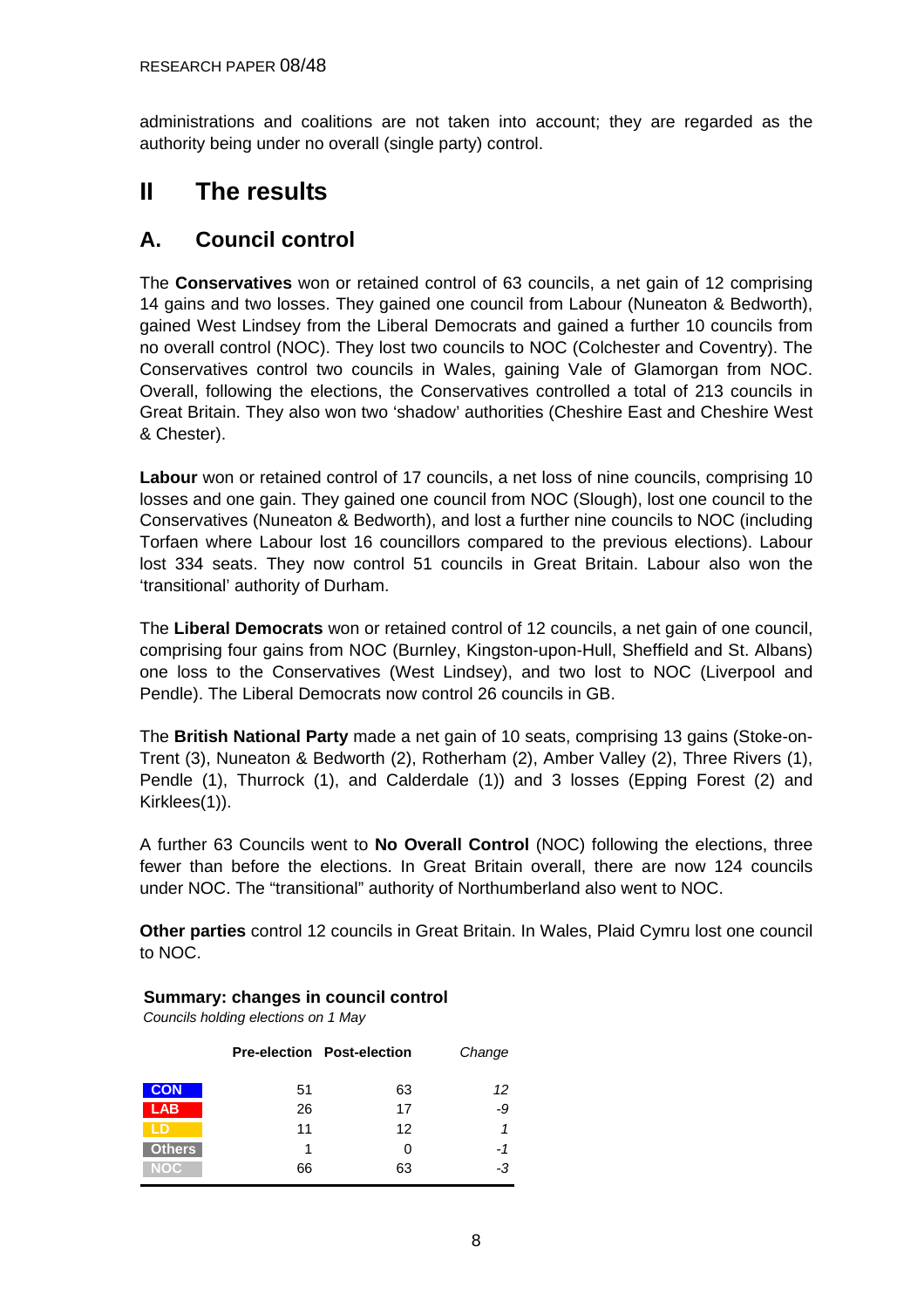### **Changes in council control**

| Conservative (net +12)                                                                                                                                                            | Labour (net -9)                                                                                                                                                                                | Liberal Democrat (net +1)                                                           |
|-----------------------------------------------------------------------------------------------------------------------------------------------------------------------------------|------------------------------------------------------------------------------------------------------------------------------------------------------------------------------------------------|-------------------------------------------------------------------------------------|
| <b>Gains (14)</b>                                                                                                                                                                 | Gains (1)                                                                                                                                                                                      | Gains (4)                                                                           |
| From Labour (1)<br>Nuneaton & Bedworth<br>From Liberal Democrat (1)<br>West Lindsey<br>From NOC (12)                                                                              | From NOC (1)<br>Slough                                                                                                                                                                         | From NOC (4)<br><b>Burnley</b><br>Kingston-Upon-Hull<br>Sheffield<br>St Albans<br>ı |
| Basingstoke & Deane<br><b>Bury</b><br>Elmbridge<br>Harlow<br>Maidstone<br>North Tyneside<br>Redditch<br>Rossendale<br>Solihull<br>Southampton<br>Vale Of Glamorgan<br>Wyre Forest |                                                                                                                                                                                                |                                                                                     |
| Losses (2)                                                                                                                                                                        | Losses (10)                                                                                                                                                                                    | Losses (3)                                                                          |
| To NOC (2)<br>Colchester<br>Coventry                                                                                                                                              | To NOC (9)<br><b>Blaenau Gwent</b><br>Caerphilly<br>Flintshire<br>Hartlepool<br>Merthyr Tydfil<br>Newport<br>Reading<br>Torfaen<br>Wolverhampton<br>To Conservative (1)<br>Nuneaton & Bedworth | To NOC $(2)$<br>Liverpool<br>Pendle<br>To Conservative (1)<br>West Lindsey          |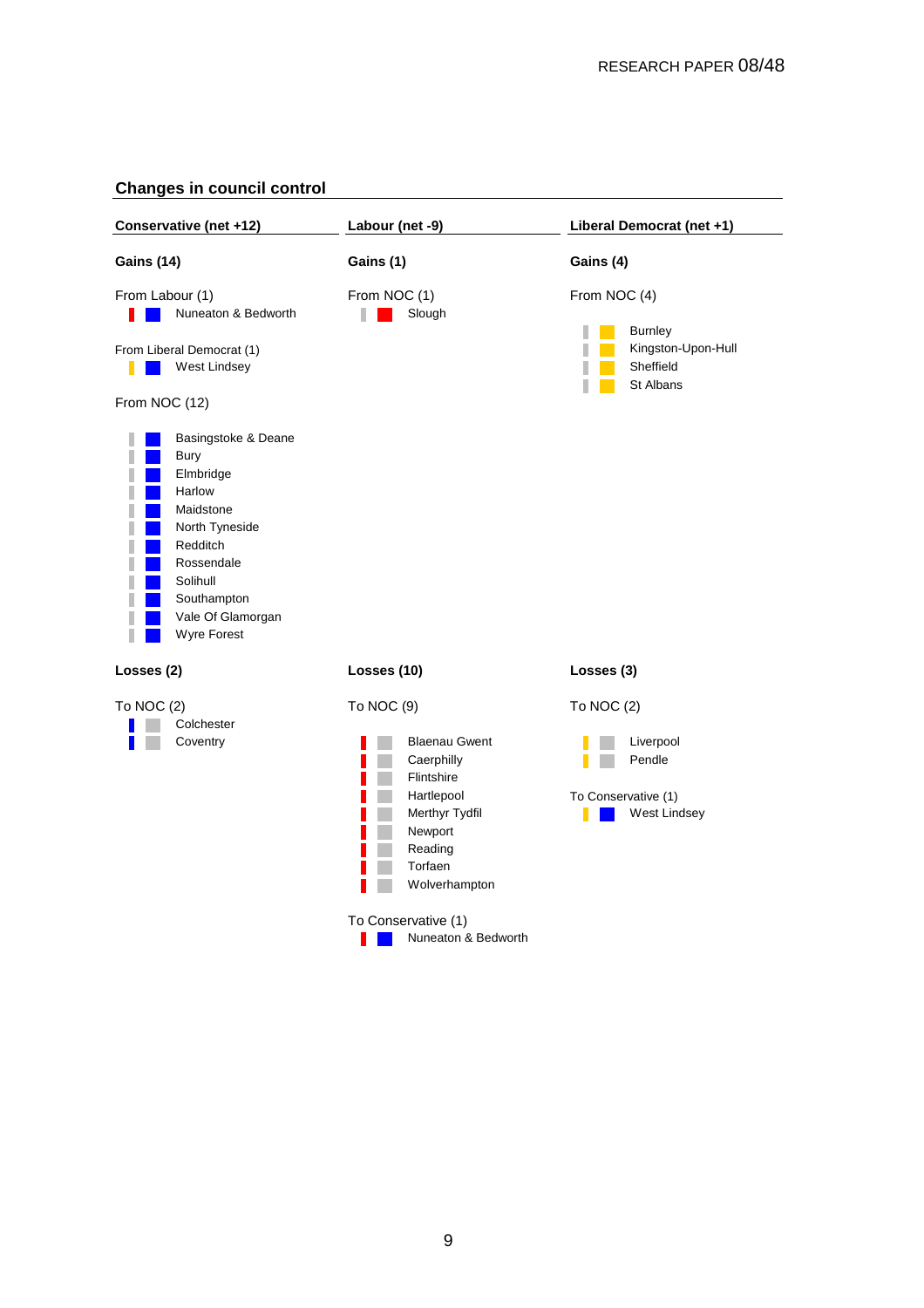## <span id="page-9-0"></span>**B. Council seats**

The table below summarises seats won, and net gains and losses by party:

### **Seats won and net gains**

*Seats contested on 1 May*

|       |                                                       | Seats won      | Net change |
|-------|-------------------------------------------------------|----------------|------------|
|       | Conservative                                          | 3,155          | +257       |
|       | Labour                                                | 2,365          | -334       |
|       | Liberal Democrat                                      | 1,804          | $+33$      |
|       | Plaid Cymru                                           | 205            | $+31$      |
|       | Green                                                 | 47             | $+5$       |
|       | <b>Residents Association</b>                          | 43             | $-11$      |
|       | <b>British National Party</b>                         | 37             | $+10$      |
|       | Liberal                                               | 20             | $-2$       |
|       | Independent Kidderminster Hospital and Health Concern | 10             | 0          |
|       | UK Independence Party                                 | 8              | $+3$       |
|       | Respect                                               | 4              | $+1$       |
|       | Socialist Alternative                                 | $\mathfrak{p}$ | 0          |
|       | Others                                                | 716            | +4         |
|       | No Overall Control                                    |                |            |
| Total |                                                       | 8,416          | -3         |

The **Conservatives** won 3,155 seats, 37% of the total contested and a net gain of 257 seats. In England, the party made a net gain of 194 council seats and in Wales they made a net gain of 63 seats. The Conservatives continue to have no councillors on several metropolitan boroughs, including Liverpool, Sheffield, Gateshead, and Newcastle-upon Tyne. In Manchester, the Conservatives won one seat where previously they were not represented. Oxford is the only English district council where the Conservatives have no seats. Several unitary authorities in Wales also have no Conservative councillors.

**Labour** won 2,365 seats, 28% of the total contested and a net loss of 334 seats. The party has no representation on 19 district councils and unitary authorities in England. Labour continues to be strongest in metropolitan boroughs, winning 45% of the contested seats with 1,093 councillors. On English district councils, Labour won 535 seats, and in Wales they won 342 seats.

The **Liberal Democrats** won 1,804 seats, 21% of seats contested and a net gain of 33 seats. The party has no representation on 14 authorities in England, and none on two Welsh councils. The party won 766 councillors on English district councils, (23%) of the total number of contested seats, and in Wales they won 162 seats.

The **Green Party** won 47 seats, a net gain of five seats. The party has 13 seats in Norwich, seven in Oxford, and six in Stroud.

The **British National Party** won 37 seats, a net gain of 10 seats.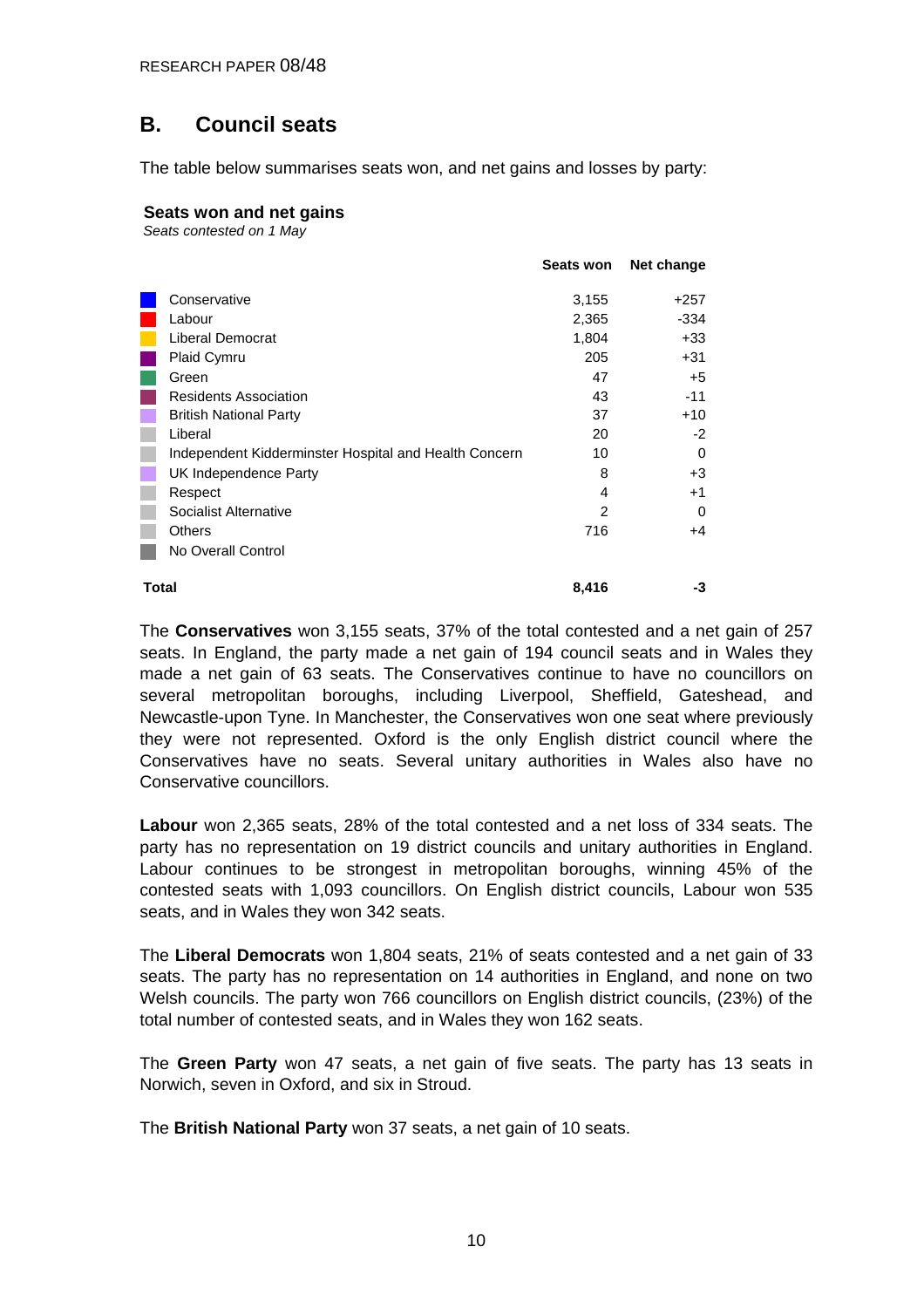### <span id="page-10-0"></span>**C. National equivalent share of the vote**

Professors Rallings and Thrasher at the University of Plymouth estimate that the Conservatives won 43% of the national (Great Britain) equivalent share of the vote, Labour 24% and the Liberal Democrats 23%. This is an estimated share of the vote in all authorities had elections been held across Great Britain. It is not necessarily equivalent to the share of the vote in those seats contested. The table and chart below show trends in the national equivalent share of the vote. Where general elections were held simultaneously, the general election result is shown.

|      | <b>CON</b> | <b>LAB</b> | LD  | <b>Others</b> |
|------|------------|------------|-----|---------------|
| 1979 | 45%        | 38%        | 14% | 3%            |
| 1980 | 40%        | 42%        | 13% | 5%            |
| 1981 | 38%        | 41%        | 17% | 4%            |
| 1982 | 40%        | 29%        | 27% | 4%            |
| 1983 | 39%        | 36%        | 20% | 5%            |
| 1984 | 38%        | 37%        | 21% | 4%            |
| 1985 | 32%        | 39%        | 26% | 3%            |
| 1986 | 34%        | 37%        | 26% | 3%            |
| 1987 | 38%        | 32%        | 27% | 3%            |
| 1988 | 39%        | 38%        | 18% | 5%            |
| 1989 | 36%        | 42%        | 19% | 3%            |
| 1990 | 33%        | 44%        | 17% | 6%            |
| 1991 | 35%        | 38%        | 22% | 5%            |
| 1992 | 46%        | 30%        | 20% | 4%            |
| 1993 | 31%        | 39%        | 25% | 5%            |
| 1994 | 28%        | 40%        | 27% | 5%            |
| 1995 | 25%        | 47%        | 23% | 5%            |
| 1996 | 29%        | 43%        | 24% | 4%            |
| 1997 | 31%        | 44%        | 17% | 8%            |
| 1998 | 33%        | 37%        | 25% | 5%            |
| 1999 | 34%        | 36%        | 25% | 5%            |
| 2000 | 38%        | 30%        | 26% | 6%            |
| 2001 | 33%        | 42%        | 19% | 6%            |
| 2002 | 34%        | 33%        | 25% | 8%            |
| 2003 | 35%        | 30%        | 27% | 8%            |
| 2004 | 37%        | 26%        | 27% | 10%           |
| 2005 | 33%        | 36%        | 23% | 8%            |
| 2006 | 39%        | 26%        | 25% | 10%           |
| 2007 | 40%        | 26%        | 24% | 10%           |
| 2008 | 43%        | 24%        | 23% | 10%           |

#### **Estimated national equivalent share of vote at local elections, 1979-2008** *Great Britain*

Local elections in 1979, 1997, 2001 and 2005 were held on same day as a general election, and in these years general elections vote shares are shown in bold

Sources: Rallings and Thrasher, *British Electoral Facts 1832-1999* Rallings and Thrasher, *Local Elections Handbook* , various Local Government Elections Centre, personal communication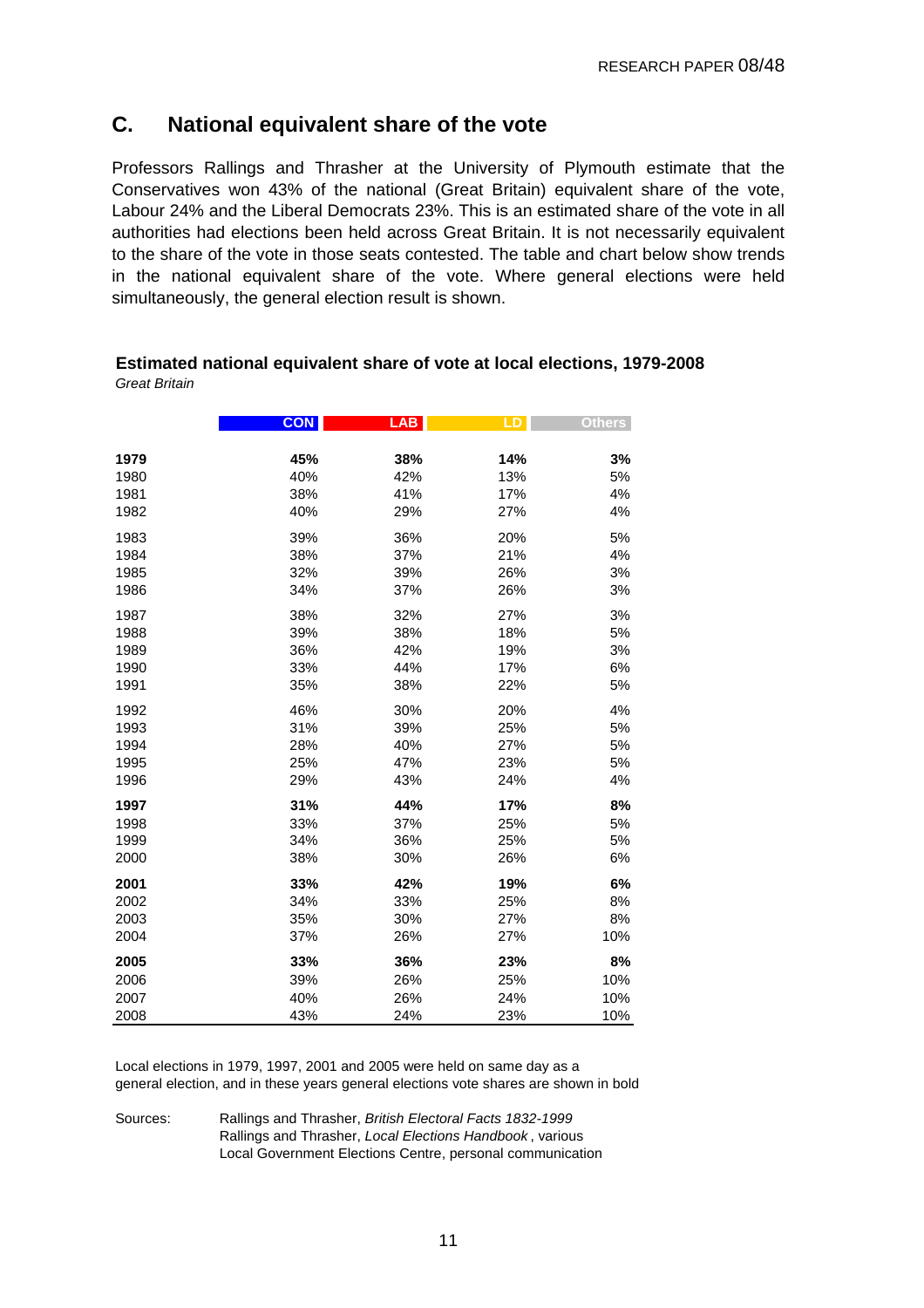<span id="page-11-0"></span>

**Estimated national equivalent share of the vote at local elections since 1979** *Great Britain*

### **D. Post-election council composition**

The table below summarises post-election council composition and control in England and Wales for those authorities holding elections on 1 May. A table showing council composition and control for all local authorities in Great Britain, including those where elections were not held, is also provided.

|                            |            | <b>Number</b>  |          |            |            |            |            | % total |            |            |
|----------------------------|------------|----------------|----------|------------|------------|------------|------------|---------|------------|------------|
| <b>Councillors</b>         | <b>CON</b> | <b>LAB</b>     | LD       | <b>OTH</b> |            | <b>CON</b> | <b>LAB</b> |         | <b>OTH</b> |            |
| Metropolitan boroughs      | 621        | 1,093          | 585      | 146        |            | 25%        | 45%        | 24%     | 6%         |            |
| Unitary authorities        | 388        | 292            | 222      | 89         |            | 39%        | 29%        | 22%     | 9%         |            |
| Shire districts            | 1,831      | 535            | 766      | 246        |            | 54%        | 16%        | 23%     | 7%         |            |
| Shadow unitaries*          | 141        | 103            | 69       | 33         |            | 41%        | 30%        | 20%     | 10%        |            |
| England                    | 2,981      | 2,023          | 1,642    | 514        |            | 42%        | 28%        | 23%     | 7%         |            |
| Welsh unitary authorities  | 174        | 342            | 162      | 578        |            | 14%        | 27%        | 13%     | 46%        |            |
| <b>England and Wales</b>   | 3,155      | 2,365          | 1,804    | 1,092      |            | 37%        | 28%        | 21%     | 13%        |            |
|                            | <b>CON</b> | <b>LAB</b>     | LD       | OTH        | <b>NOC</b> | <b>CON</b> | <b>LAB</b> |         | ОТН        | <b>NOC</b> |
| <b>Councils controlled</b> |            |                |          |            |            |            |            |         |            |            |
| Metropolitan boroughs      | 6          | 12             | 4        | 0          | 14         | 17%        | 33%        | 11%     | $0\%$      | 39%        |
| Unitary authorities        | 6          | $\overline{2}$ | 1        | 0          | 10         | 32%        | 11%        | 5%      | 0%         | 53%        |
| Shire districts            | 49         | 1              | 7        | 0          | 21         | 63%        | 1%         | 9%      | 0%         | 27%        |
| England                    | 61         | 15             | 12       | 0          | 45         | 46%        | 11%        | 9%      | $0\%$      | 34%        |
| Welsh unitary authorities  | 2          | $\overline{2}$ | $\Omega$ | 0          | 18         | 9%         | 9%         | 0%      | 0%         | 82%        |
| <b>England and Wales</b>   | 63         | 17             | 12       | 0          | 63         | 41%        | 11%        | 8%      | 0%         | 41%        |

**Estimated post-election council composition and control: England and Wales** *Councils holding elections on 1 May 2008.*

*\* Cheshire East, Cheshire West & Chester, Durham and Northumberland*

Source: BBC and Local Government Information online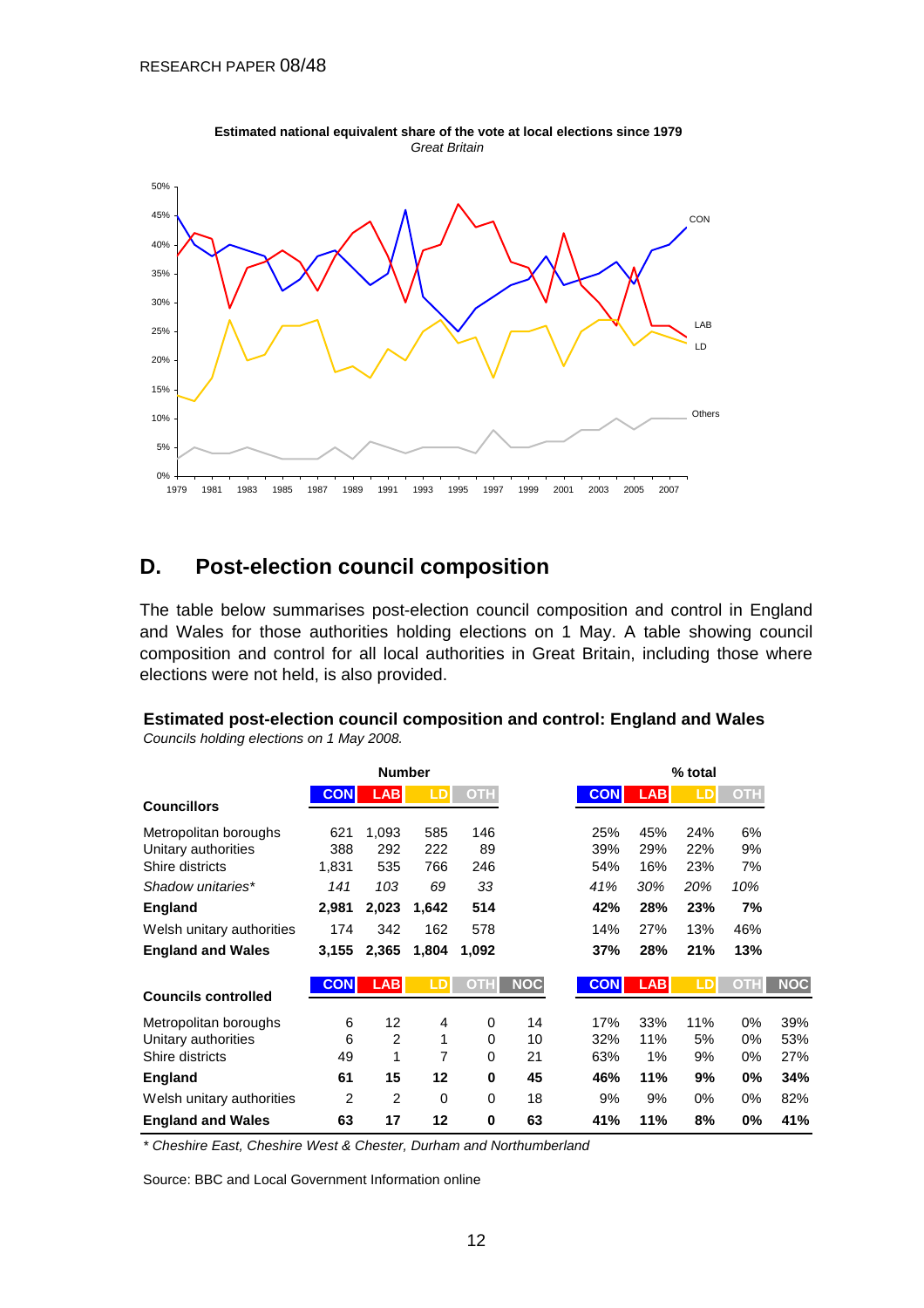|                              |                | <b>Number</b>  |             |            |                |            | % total    |                |            |            |  |
|------------------------------|----------------|----------------|-------------|------------|----------------|------------|------------|----------------|------------|------------|--|
|                              | <b>CON</b>     | <b>LAB</b>     | LD          | <b>OTH</b> |                | <b>CON</b> | <b>LAB</b> | $\overline{1}$ | <b>OTH</b> |            |  |
| <b>Councillors</b>           |                |                |             |            |                |            |            |                |            |            |  |
| London boroughs              | 784            | 682            | 319         | 76         |                | 42%        | 37%        | 17%            | 4%         |            |  |
| Metropolitan boroughs        | 621            | 1,093          | 585         | 146        |                | 25%        | 45%        | 24%            | 6%         |            |  |
| Unitary authorities          | 1,075          | 677            | 503         | 201        |                | 44%        | 28%        | 20%            | 8%         |            |  |
| County councils              | 1,152          | 570            | 473         | 74         |                | 51%        | 25%        | 21%            | 3%         |            |  |
| Shire districts              | 5,794          | 1,464          | 2,257       | 1,142      |                | 54%        | 14%        | 21%            | 11%        |            |  |
| Shadow Unitaries*            | 141            | 103            | 69          | 33         |                | 41%        | 30%        | 20%            | 10%        |            |  |
| England                      | 9,567          | 4,589          | 4,206       | 1,672      |                | 48%        | 23%        | 21%            | 8%         |            |  |
| Welsh unitary authorities    | 174            | 342            | 162         | 578        |                | 14%        | 27%        | 13%            | 46%        |            |  |
| Scottish unitary authorities | 143            | 348            | 166         | 371        |                | 14%        | 34%        | 16%            | 36%        |            |  |
| <b>Great Britain</b>         | 9,884          | 5,279          | 4,534       | 2,621      |                | 44%        | 24%        | 20%            | 12%        |            |  |
|                              | <b>CON</b>     | <b>LAB</b>     | LD          | <b>OTH</b> | <b>NOC</b>     | <b>CON</b> | <b>LAB</b> | LD             | OTH        | <b>NOC</b> |  |
| <b>Councils controlled</b>   |                |                |             |            |                |            |            |                |            |            |  |
| London boroughs              | 14             | $\overline{7}$ | 3           | 0          | 8              | 44%        | 22%        | 9%             | 0%         | 25%        |  |
| Metropolitan boroughs        | 6              | 12             | 4           | 0          | 14             | 17%        | 33%        | 11%            | 0%         | 39%        |  |
| Unitary authorities          | 20             | 10             | 2           | 0          | 17             | 41%        | 20%        | 4%             | 0%         | 35%        |  |
| County councils              | 23             | 6              | 3           | 0          | $\overline{2}$ | 68%        | 18%        | 9%             | 0%         | 6%         |  |
| Shire districts              | 148            | 12             | 14          | 5          | 42             | 67%        | 5%         | 6%             | 2%         | 19%        |  |
| <b>England</b>               | 211            | 47             | 26          | 5          | 83             | 57%        | 13%        | 7%             | 1%         | 22%        |  |
| Welsh unitary authorities    | $\overline{2}$ | $\overline{2}$ | $\mathbf 0$ | 0          | 18             | 9%         | 9%         | 0%             | 0%         | 82%        |  |
| Scottish unitary authorities | $\Omega$       | $\overline{2}$ | $\Omega$    | 3          | 27             | 0%         | 6%         | 0%             | 9%         | 84%        |  |
| <b>Great Britain</b>         | 213            | 51             | 26          | 8          | 128            | 50%        | 12%        | 6%             | 2%         | 30%        |  |

### **Estimated post-election council composition and control: Great Britain**

*\* Cheshire East, Cheshire West & Chester, Durham and Northumberland*

Source: BBC and Local Government Information online

The **Conservatives** have almost 9,900 councillors, 44% of the total number of councillors in Great Britain, and the party's highest total since 1985. The number of Conservative councillors has risen consistently since 1997. The Conservatives control 213 councils, 50% of the total, including 68% of county councils and 67% of shire district councils in England. The Conservatives control two councils in Wales but none of the 32 unitary authorities in Scotland.

**Labour** has almost 5,300 councillors, 24% of the Great Britain total and their lowest number since the reorganisation of local government in 1973. The number of Labour councillors has fallen consistently since 1998. Labour controls 51 councils, 12% of the total number of councils in Great Britain. They control one-third (33%) of metropolitan boroughs and one-in-five (22%) London boroughs, but just 6% of Scottish councils and 5% of shire districts in England.

The **Liberal Democrats** have just over 4,500 councillors, 20% of the Great Britain total. The number of Liberal Democrat councillors fell in both 2006 and 2007, but increased in 2008, although the party has 13% fewer councillors than in 1996. The Liberal Democrats control 26 councils, 6% of the Great Britain total. They do not control any of the unitary authorities in Scotland or Wales.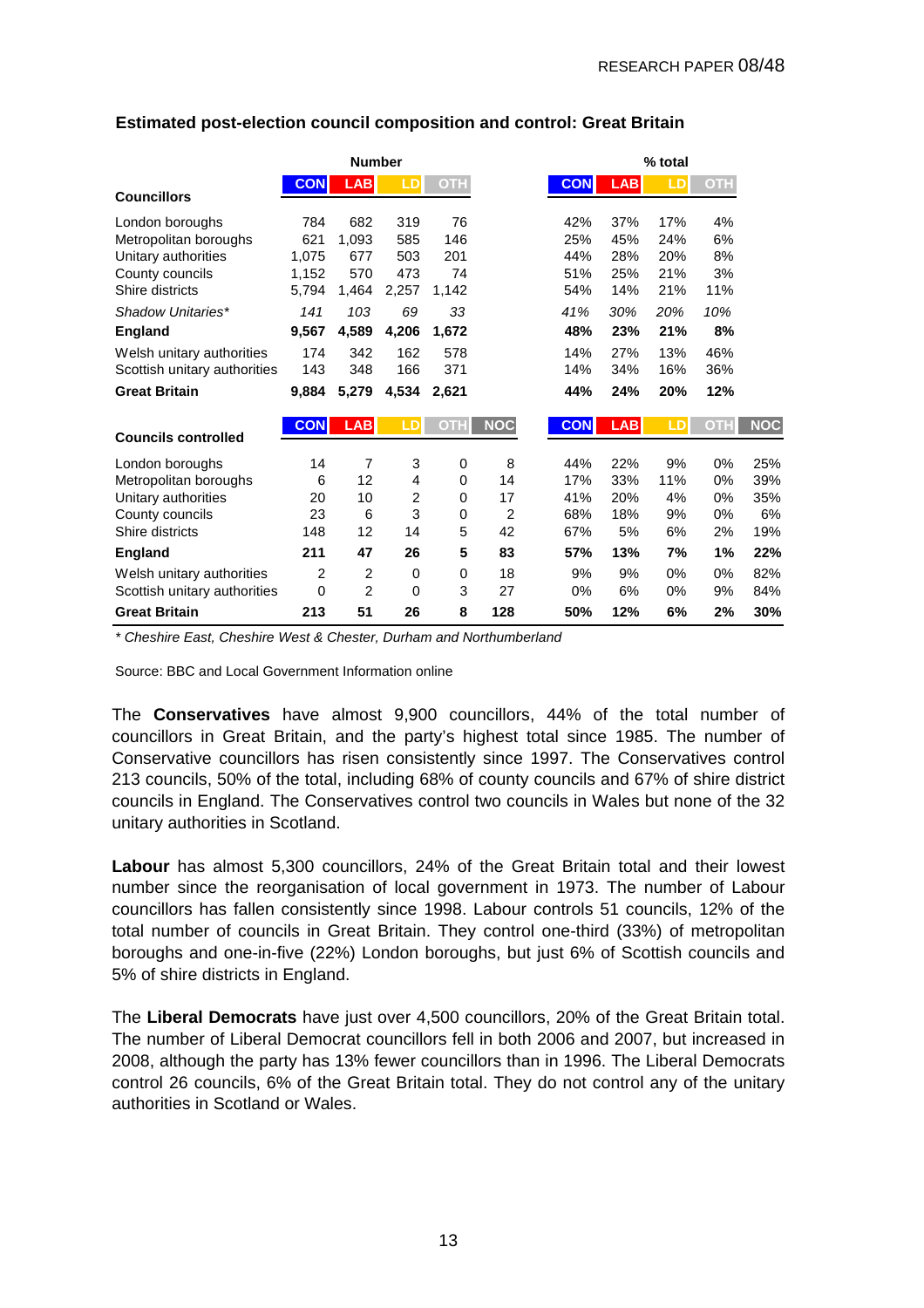### **Party affiliation of councillors 1973-2008**

Great Britain

|      |            |            | <b>Number</b> |               |               | % total |            |            |       |               |               |  |
|------|------------|------------|---------------|---------------|---------------|---------|------------|------------|-------|---------------|---------------|--|
|      | <b>CON</b> | <b>LAB</b> | LD            | <b>PC/SNP</b> | <b>Others</b> | Total   | <b>CON</b> | <b>LAB</b> | LD    | <b>PC/SNP</b> | <b>Others</b> |  |
| 1973 | 7,709      | 9,781      | 1,427         | 65            | 5,183         | 24,165  | 32%        | 40%        | 6%    | 0%            | 21%           |  |
| 1974 | 8,102      | 10,325     | 1,474         | 145           | 5,664         | 25,710  | 32%        | 40%        | 6%    | 1%            | 22%           |  |
| 1975 | 8,301      | 10,117     | 1,462         | 145           | 5,685         | 25,710  | 32%        | 39%        | 6%    | 1%            | 22%           |  |
| 1976 | 11,077     | 8,213      | 1,113         | 223           | 5,132         | 25,758  | 43%        | 32%        | 4%    | 1%            | 20%           |  |
| 1977 | 12,370     | 7,115      | 950           | 349           | 4,965         | 25,749  | 48%        | 28%        | 4%    | 1%            | 19%           |  |
| 1978 | 12,645     | 6,644      | 923           | 349           | 4,920         | 25,481  | 50%        | 26%        | 4%    | 1%            | 19%           |  |
| 1979 | 12,222     | 7,410      | 1,059         | 301           | 4,388         | 25,380  | 48%        | 29%        | 4%    | 1%            | 17%           |  |
| 1980 | 11,738     | 8,011      | 1,149         | 186           | 4,325         | 25,409  | 46%        | 32%        | $5\%$ | 1%            | 17%           |  |
| 1981 | 10,545     | 8,999      | 1,455         | 172           | 4,208         | 25,379  | 42%        | 35%        | $6\%$ | 1%            | 17%           |  |
| 1982 | 10,447     | 8,774      | 1,850         | 177           | 4,099         | 25,347  | 41%        | 35%        | 7%    | 1%            | 16%           |  |
| 1983 | 10,557     | 8,782      | 2,171         | 175           | 3,570         | 25,255  | 42%        | 35%        | 9%    | 1%            | 14%           |  |
| 1984 | 10,393     | 8,870      | 2,331         | 179           | 3,515         | 25,288  | 41%        | 35%        | 9%    | 1%            | 14%           |  |
| 1985 | 10,191     | 8,746      | 2,633         | 177           | 3,432         | 25,179  | 40%        | 35%        | 10%   | 1%            | 14%           |  |
| 1986 | 9,216      | 8,759      | 2,971         | 191           | 3,364         | 24,501  | 38%        | 36%        | 12%   | 1%            | 14%           |  |
| 1987 | 9,141      | 8,525      | 3,640         | 203           | 2,974         | 24,483  | 37%        | 35%        | 15%   | 1%            | 12%           |  |
| 1988 | 9,150      | 8,601      | 3,518         | 254           | 2,968         | 24,491  | 37%        | 35%        | 14%   | 1%            | 12%           |  |
| 1989 | 9,242      | 8,636      | 3,343         | 258           | 2,958         | 24,437  | 38%        | 35%        | 14%   | 1%            | 12%           |  |
| 1990 | 9,020      | 8,920      | 3,265         | 264           | 2,968         | 24,437  | 37%        | 37%        | 13%   | 1%            | 12%           |  |
| 1991 | 7,985      | 9,504      | 3,672         | 292           | 2,997         | 24,450  | 33%        | 39%        | 15%   | 1%            | 12%           |  |
| 1992 | 8,288      | 9,102      | 3,728         | 334           | 2,977         | 24,429  | 34%        | 37%        | 15%   | 1%            | 12%           |  |
| 1993 | 7,802      | 9,213      | 4,123         | 358           | 2,948         | 24,444  | 32%        | 38%        | 17%   | 1%            | 12%           |  |
| 1994 | 7,286      | 9,257      | 4,551         | 392           | 2,941         | 24,427  | 30%        | 38%        | 19%   | 2%            | 12%           |  |
| 1995 | 4,883      | 10,461     | 4,942         | 294           | 2,157         | 22,737  | 21%        | 46%        | 22%   | 1%            | 9%            |  |
| 1996 | 4,276      | 10,929     | 5,078         | 298           | 2,157         | 22,738  | 19%        | 48%        | 22%   | 1%            | 9%            |  |
| 1997 | 4,449      | 10,608     | 4,754         | 301           | 2,076         | 22,188  | 20%        | 48%        | 21%   | 1%            | $9%$          |  |
| 1998 | 4,772      | 10,411     | 4,629         | 304           | 2,083         | 22,199  | 21%        | 47%        | 21%   | 1%            | 9%            |  |
| 1999 | 6,144      | 9,134      | 4,485         | 444           | 1,973         | 22,180  | 28%        | 41%        | 20%   | 2%            | 9%            |  |
| 2000 | 6,748      | 8,536      | 4,472         | 444           | 2,078         | 22,278  | 30%        | 38%        | 20%   | 2%            | 9%            |  |
| 2001 | 6,941      | 8,487      | 4,382         | 418           | 2,132         | 22,360  | 31%        | 38%        | 20%   | 2%            | 10%           |  |
| 2002 | 7,177      | 8,117      | 4,379         | 412           | 2,069         | 22,154  | 32%        | 37%        | 20%   | 2%            | 9%            |  |
| 2003 | 7,776      | 7,175      | 4,581         | 383           | 2,101         | 22,016  | 35%        | 33%        | 21%   | 2%            | 10%           |  |
| 2004 | 8,033      | 6,652      | 4,708         | 361           | 2,201         | 21,955  | 37%        | 30%        | 21%   | 2%            | 10%           |  |
| 2005 | 8,193      | 6,500      | 4,743         | 357           | 2,233         | 22,044  | 37%        | 29%        | 22%   | 2%            | 10%           |  |
| 2006 | 8,482      | 6,105      | 4,708         | 368           | 2,229         | 21,892  | 39%        | 28%        | 22%   | 2%            | 10%           |  |
| 2007 | 9,431      | 5,483      | 4,420         | 546           | 2,164         | 22,044  | 43%        | 25%        | 20%   | 2%            | 10%           |  |
| 2008 | 9,884      | 5,279      | 4,534         | 568           | 2,247         | 22,512  | 44%        | 23%        | 20%   | 3%            | 10%           |  |

Note: LD includes predecessor parties

Sources: House of Commons Library Research Paper 08/12 Election Statistics:UK 1918-2007 Rallings and Thrasher *Local Elections Handbook*

Local Government Information online, http://www.gwydir.demon.co.uk/uklocalgov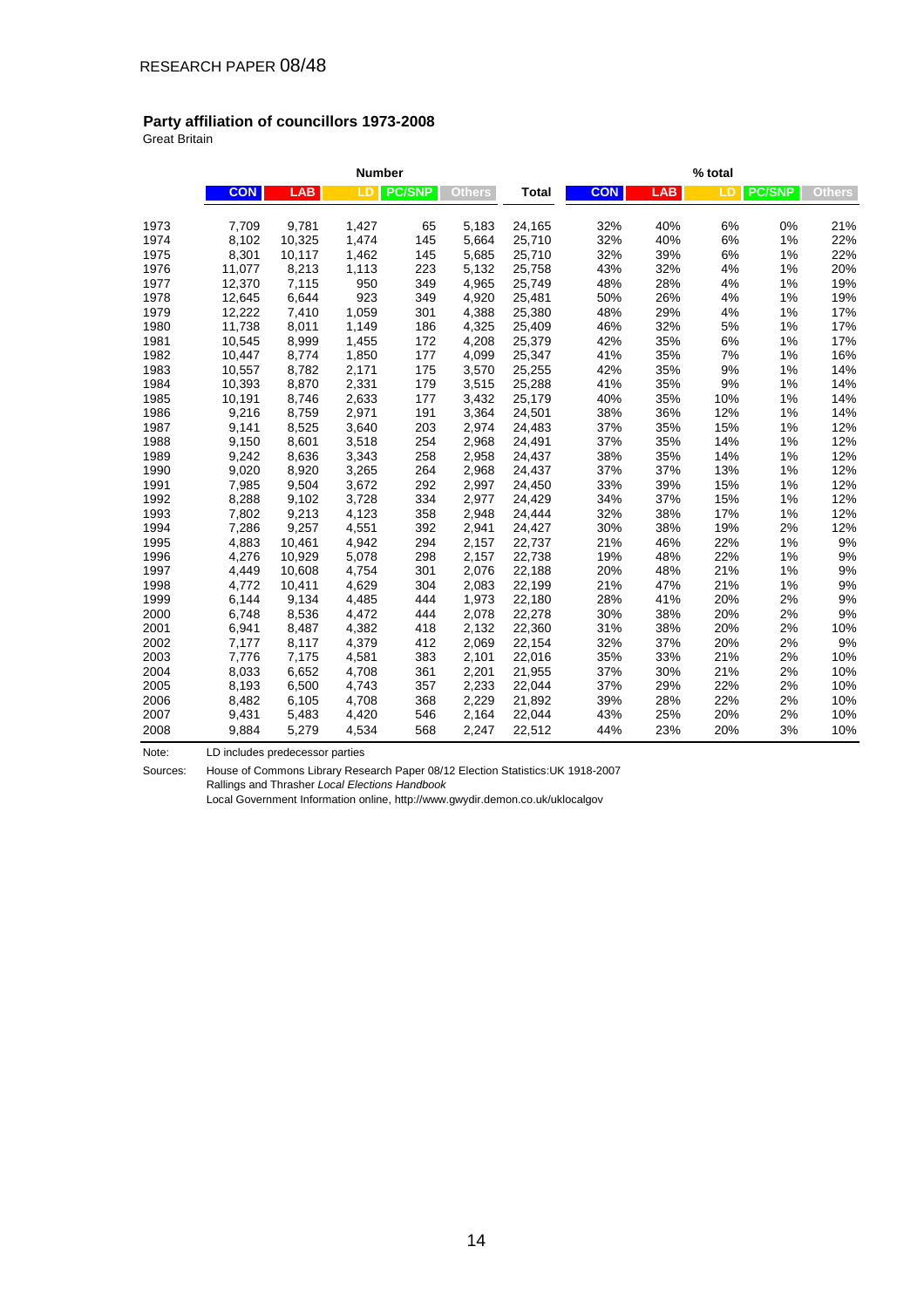<span id="page-14-0"></span>

# **III Reference tables and maps**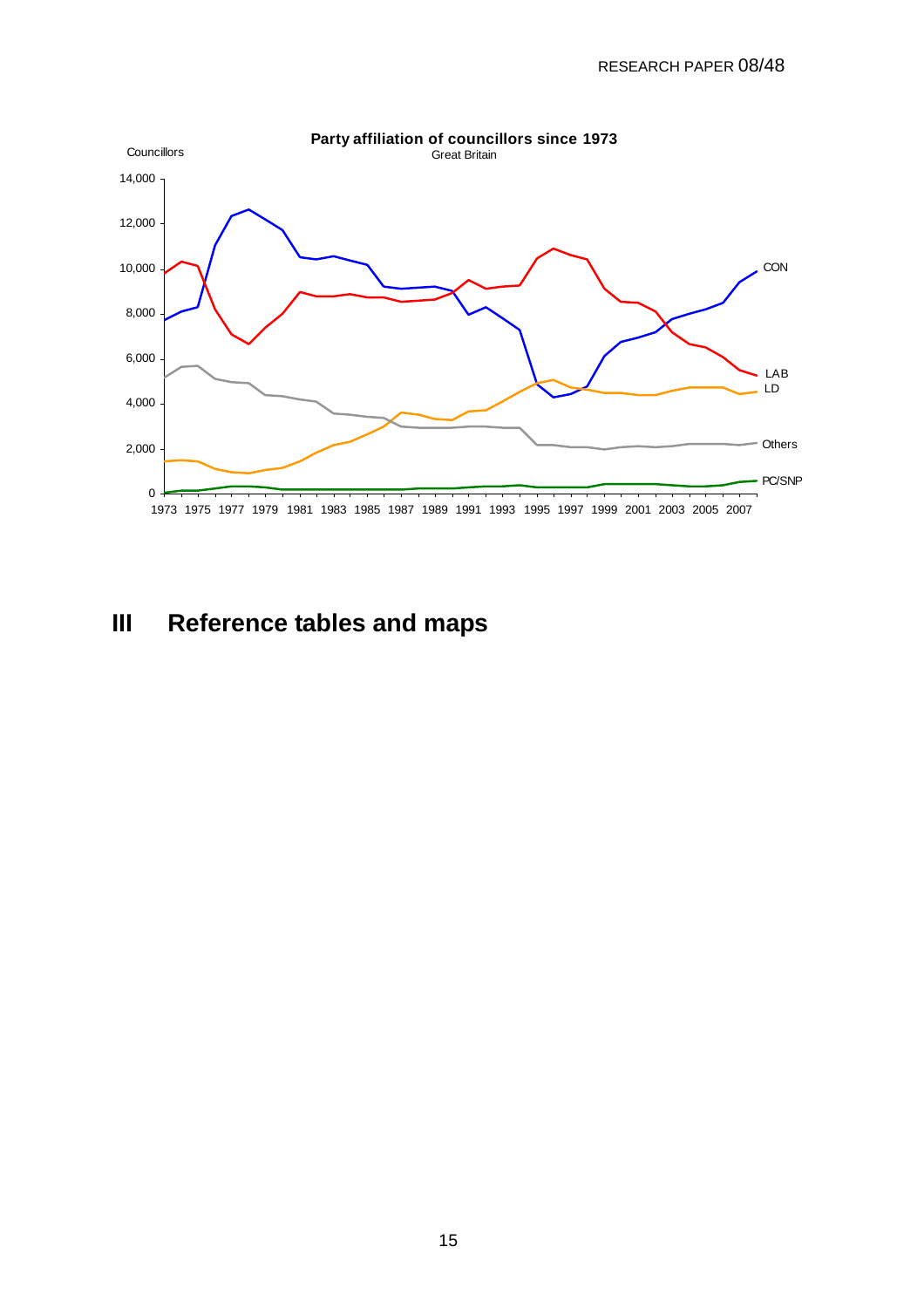|                       |                 |                 |                            |                 |            |                         | <b>Council composition</b> |                |              |             |             | Net seats gained and lost |                  |
|-----------------------|-----------------|-----------------|----------------------------|-----------------|------------|-------------------------|----------------------------|----------------|--------------|-------------|-------------|---------------------------|------------------|
| Local authority       | <b>Type</b>     | <b>Election</b> | Control                    |                 | <b>CON</b> | <b>LAB</b>              | LD.                        | <b>Others</b>  | <b>Total</b> | <b>CON</b>  | <b>LAB</b>  | LD I                      | <b>Others</b>    |
|                       |                 |                 | Control                    | <b>Type</b>     |            |                         |                            |                |              |             |             |                           |                  |
| Adur                  | <b>District</b> | Half            | CON No change              | <b>District</b> | 26         | $\mathbf 0$             |                            | $\overline{2}$ | 29           | $\mathbf 0$ | $\mathbf 0$ | $\mathbf 0$               | $\mathbf 0$      |
| <b>Amber Valley</b>   | <b>District</b> | Thirds          | CON No change              | <b>District</b> | 29         | 14                      | $\Omega$                   | $\overline{2}$ | 45           | $+1$        | $-3$        | $\mathbf 0$               | $+2$             |
| Barrow-In-Furness     | <b>District</b> | All             | NOC No change              | District        | 17         | 8                       |                            | 10             | 36           | $\Omega$    | -8          | $-1$                      | $+7$             |
| Basildon              | <b>District</b> | Thirds          | CON No change              | <b>District</b> | 29         | 10                      | 3                          | $\mathbf 0$    | 42           | $+1$        | -1          | $\mathbf 0$               | $\mathbf 0$      |
| Basingstoke & Deane   | <b>District</b> | All             | CON gain from NOC District |                 | 35         | 9                       | 14                         | 2              | 60           | $+5$        | $-2$        | -2                        | $-1$             |
| <b>Bassetlaw</b>      | <b>District</b> | Thirds          | CON No change              | District        | 30         | 16                      | $\Omega$                   | 2              | 48           | $+2$        | $\Omega$    | $\mathbf 0$               | $-2$             |
| Brentwood             | <b>District</b> | Thirds          | CON No change              | <b>District</b> | 28         | $\overline{c}$          | 6                          | 1              | 37           | $\Omega$    | -1          | $\mathbf 0$               | $+1$             |
| <b>Broxbourne</b>     | <b>District</b> | Thirds          | CON No change              | District        | 35         | 3                       | $\Omega$                   | $\Omega$       | 38           | $-1$        | $+1$        | $\mathbf 0$               | $\mathbf 0$      |
| <b>Burnley</b>        | <b>District</b> | Thirds          | LD gain from NOC           | District        | 6          | 12                      | 23                         | 4              | 45           | $\Omega$    | -5          | $+5$                      | $\mathbf 0$      |
| Cambridge             | <b>District</b> | Thirds          | LD No change               | District        |            | 11                      | 28                         | $\overline{2}$ | 42           | $+1$        | $-2$        | $\mathbf 0$               | $+1$             |
| Cannock Chase         | <b>District</b> | Thirds          | NOC No change              | <b>District</b> | 12         | 15                      | 14                         | $\mathbf 0$    | 41           | $+2$        | $-2$        | 0                         | $\mathbf 0$      |
| Carlisle              | <b>District</b> | Thirds          | NOC No change              | District        | 21         | 21                      | 7                          | 1              | 50           | $+2$        | $-2$        | $\mathbf 0$               | $\mathbf 0$      |
| <b>Castle Point</b>   | <b>District</b> | Thirds          | CON No change              | <b>District</b> | 25         | $\overline{\mathbf{1}}$ | $\Omega$                   | 15             | 41           | $\Omega$    | $\mathbf 0$ | $\mathbf 0$               | $\boldsymbol{0}$ |
| Cheltenham            | <b>District</b> | Half            | NOC No change              | District        | 17         | $\mathbf 0$             | 20                         | 3              | 40           | $\Omega$    | -1          | $+3$                      | $-2$             |
| Cherwell              | <b>District</b> | Thirds          | CON No change              | <b>District</b> | 44         | $\overline{2}$          | 4                          | $\Omega$       | 50           | $+2$        | $-2$        | $\mathbf 0$               | $\boldsymbol{0}$ |
| Chorley               | <b>District</b> | Thirds          | CON No change              | District        | 28         | 14                      | 3                          | $\overline{2}$ | 47           | $+2$        | $-1$        | $\mathbf 0$               | $-1$             |
| Colchester            | <b>District</b> | Thirds          | CON lose to NOC            | District        | 27         | $\overline{7}$          | 23                         | 3              | 60           | $-5$        | $+1$        | $+4$                      | $\boldsymbol{0}$ |
| Craven                | <b>District</b> | Thirds          | NOC No change              | <b>District</b> | 15         | $\mathbf 0$             | 5                          | 10             | 30           | $+1$        | $\mathbf 0$ | $-1$                      | $\mathbf 0$      |
| Crawley               | <b>District</b> | Thirds          | CON No change              | District        | 26         | 9                       | $\overline{2}$             | 0              | 37           | $+4$        | -3          | $-1$                      | $\boldsymbol{0}$ |
| Daventry              | <b>District</b> | Thirds          | CON No change              | District        | 35         |                         | $\overline{2}$             | $\mathbf 0$    | 38           | $\Omega$    | $\Omega$    | $\mathbf 0$               | $\boldsymbol{0}$ |
| Eastleigh             | <b>District</b> | Thirds          | LD No change               | <b>District</b> | 4          | $\overline{2}$          | 38                         | $\mathbf 0$    | 44           | -1          | $\mathbf 0$ | $+1$                      | $\pmb{0}$        |
| Elmbridge             | <b>District</b> | Thirds          | CON gain from NOC District |                 | 32         | $\mathbf 0$             | 7                          | 21             | 60           | $+4$        | $\mathbf 0$ | -1                        | -3               |
| <b>Epping Forest</b>  | <b>District</b> | Thirds          | CON No change              | <b>District</b> | 33         | $\overline{1}$          | 9                          | 15             | 58           | $+1$        | $\mathbf 0$ | $-1$                      | $\mathbf 0$      |
| Exeter                | <b>District</b> | Thirds          | NOC No change              | District        | 12         | 11                      | 13                         | 4              | 40           | $+2$        | -3          | $+1$                      | $\mathbf 0$      |
| Fareham               | <b>District</b> | Half            | CON No change              | <b>District</b> | 22         | $\mathbf 0$             | 9                          | $\Omega$       | 31           | $\Omega$    | $\mathbf 0$ | $\mathbf 0$               | $\mathbf 0$      |
| Gloucester            | <b>District</b> | Thirds          | NOC No change              | <b>District</b> | 17         | 8                       | 11                         | $\Omega$       | 36           | $+2$        | -1          | 0                         | $-1$             |
| Gosport               | <b>District</b> | Half            | NOC No change              | <b>District</b> | 16         | 4                       | 14                         | $\Omega$       | 34           | $-1$        | -3          | $+5$                      | $\mathbf 0$      |
| <b>Great Yarmouth</b> | <b>District</b> | Thirds          | CON No change              | <b>District</b> | 24         | 15                      | $\Omega$                   | $\Omega$       | 39           | $+2$        | $-2$        | 0                         | $\mathbf 0$      |
| Harlow                | <b>District</b> | Thirds          | CON gain from NOC District |                 | 18         | 6                       | 8                          | $\Omega$       | 32           | $+5$        | $-4$        | $\mathbf 0$               | $-1$             |
| Harrogate             | <b>District</b> | <b>Thirds</b>   | NOC No change              | <b>District</b> | 27         | $\mathbf 0$             | 21                         | 6              | 54           | $+2$        | $\mathbf 0$ | $-2$                      | $\mathbf 0$      |
| Hart                  | <b>District</b> | Thirds          | NOC No change              | District        | 17         | $\mathbf 0$             | 10                         | 8              | 35           | $+2$        | $\Omega$    | $-2$                      | -6               |
| Hastings              | <b>District</b> | Half            | NOC No change              | <b>District</b> | 15         | 13                      | 3                          |                | 32           | $+1$        | $+1$        | -2                        | $\mathbf 0$      |
| Havant                | <b>District</b> | Thirds          | CON No change              | District        | 32         | 3                       | 3                          | $\Omega$       | 38           | $+1$        | -1          | 0                         | $\mathbf 0$      |
| Hertsmere             | <b>District</b> | Thirds          | CON No change              | <b>District</b> | 31         | 3                       |                            | $\Omega$       | 39           | $+3$        | $-1$        | $-2$                      | $\mathbf 0$      |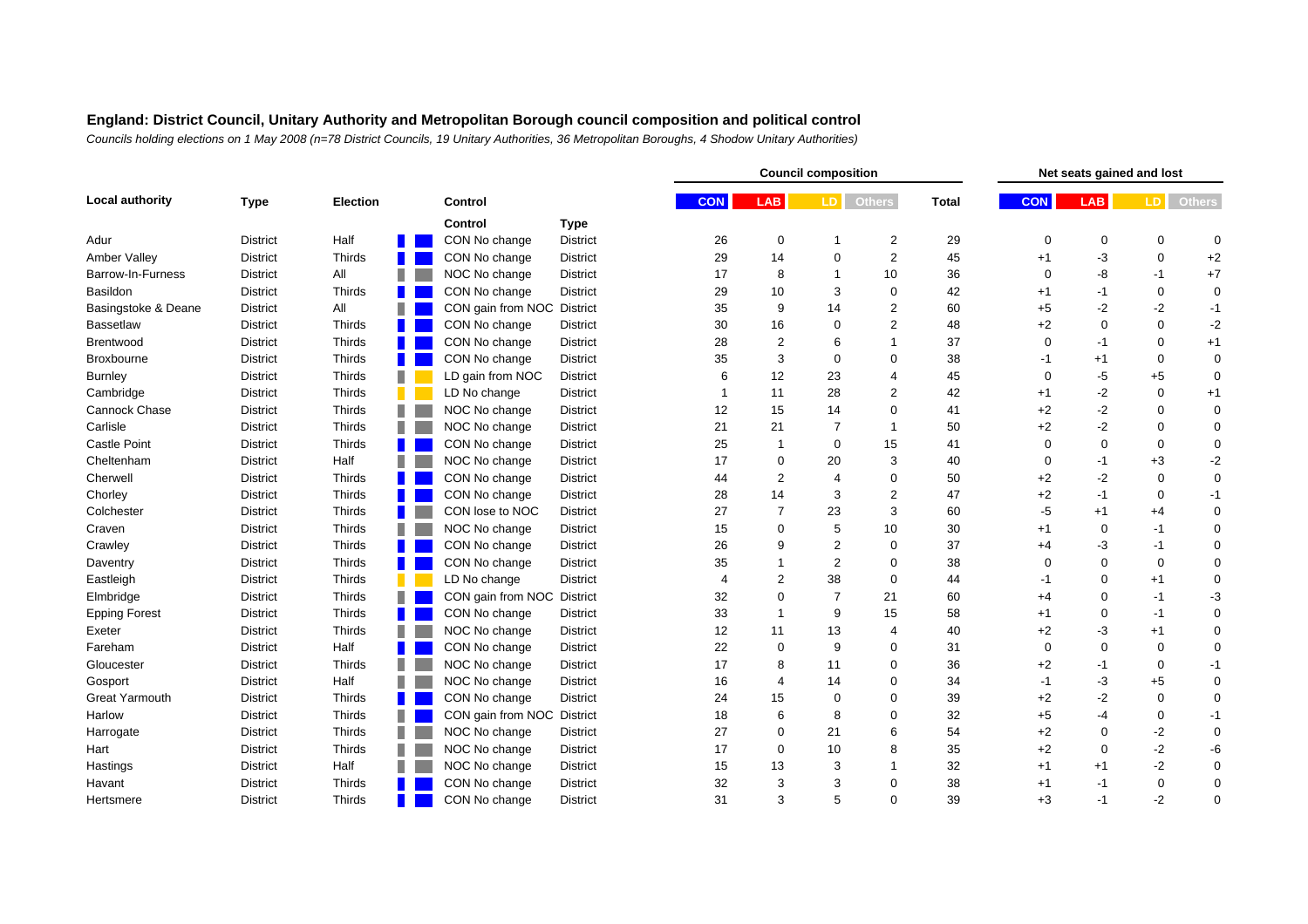|                        |                 |                 |                            |                 | <b>Council composition</b> |                         |                |                |              | Net seats gained and lost |             |             |                  |
|------------------------|-----------------|-----------------|----------------------------|-----------------|----------------------------|-------------------------|----------------|----------------|--------------|---------------------------|-------------|-------------|------------------|
| <b>Local authority</b> | <b>Type</b>     | <b>Election</b> | Control                    |                 | <b>CON</b>                 | <b>LAB</b>              | LD.            | <b>Others</b>  | <b>Total</b> | <b>CON</b>                | <b>LAB</b>  | LD.         | <b>Others</b>    |
| Huntingdonshire        | <b>District</b> | Thirds          | CON No change              | <b>District</b> | 38                         | 0                       | 12             | 2              | 52           | $-1$                      | $\mathbf 0$ | $+1$        | $\Omega$         |
| Hyndburn               | <b>District</b> | Thirds          | CON No change              | District        | 19                         | 13                      | $\Omega$       | 3              | 35           | $+1$                      | $-2$        | $\mathbf 0$ | $\Omega$         |
| Ipswich                | <b>District</b> | Thirds          | NOC No change              | District        | 19                         | 21                      | 8              | $\Omega$       | 48           | $-2$                      | $+3$        | $-1$        | $\mathbf 0$      |
| Lincoln                | <b>District</b> | Thirds          | CON No change              | District        | 18                         | 14                      |                | $\Omega$       | 33           | $+1$                      | -1          | $\mathbf 0$ | $\mathbf 0$      |
| Maidstone              | <b>District</b> | Thirds          | CON gain from NOC District |                 | 29                         | $\mathbf{1}$            | 20             | 5              | 55           | $+2$                      | $-2$        | $-1$        | $+1$             |
| Mole Valley            | <b>District</b> | Thirds          | CON No change              | District        | 22                         | $\mathbf 0$             | 16             | 3              | 41           | $\Omega$                  | $\mathbf 0$ | $\mathbf 0$ | $\mathbf 0$      |
| Newcastle-Under-Lyme   | <b>District</b> | Thirds          | NOC No change              | District        | 25                         | 12                      | 19             | 4              | 60           | $+5$                      | -8          | $+1$        | $+2$             |
| North Hertfordshire    | <b>District</b> | Thirds          | CON No change              | <b>District</b> | 32                         | 8                       | 9              | $\Omega$       | 49           | $+2$                      | $-2$        | 0           | $\mathbf 0$      |
| Norwich                | <b>District</b> | Thirds          | NOC No change              | District        | 5                          | 15                      | 6              | 13             | 39           | $+2$                      | $\mathbf 0$ | -5          | $+3$             |
| Nuneaton & Bedworth    | <b>District</b> | Half            | CON gain from LAB          | District        | 18                         | 14                      | $\Omega$       | 2              | 34           | $+4$                      | -6          | $\mathbf 0$ | $+2$             |
| Oxford                 | <b>District</b> | Half            | NOC No change              | District        | $\mathbf 0$                | 23                      | 16             | 9              | 48           | -2                        | $+5$        | $\mathbf 0$ | -3               |
| Pendle                 | <b>District</b> | Thirds          | LD lose to NOC             | <b>District</b> | 16                         | 10                      | 20             | 3              | 49           | $+2$                      | $+4$        | -8          | $+2$             |
| Preston                | <b>District</b> | Thirds          | NOC No change              | <b>District</b> | 21                         | 24                      | 9              | 3              | 57           | $+1$                      | $\mathbf 0$ | $-1$        | $\mathbf 0$      |
| Purbeck                | <b>District</b> | Thirds          | NOC No change              | District        | 11                         | $\mathbf 0$             | 11             | 2              | 24           | $-1$                      | $\mathbf 0$ | $+1$        | $\mathbf 0$      |
| Redditch               | <b>District</b> | Thirds          | CON gain from NOC District |                 | 15                         | 10                      | 3              | 1              | 29           | $+4$                      | $-4$        | 0           | $\mathbf 0$      |
| Reigate & Banstead     | <b>District</b> | Thirds          | CON No change              | <b>District</b> | 39                         | $\overline{\mathbf{1}}$ | 3              | 8              | 51           | -2                        | $\mathbf 0$ | $+1$        | $+1$             |
| Rochford               | <b>District</b> | Thirds          | CON No change              | District        | 33                         | $\mathbf 0$             |                | 1              | 39           | $+1$                      | $\mathbf 0$ | 0           | $-1$             |
| Rossendale             | <b>District</b> | Thirds          | CON gain from NOC District |                 | 21                         | 11                      | 3              |                | 36           | $+3$                      | -3          | $+1$        | $-1$             |
| Rugby                  | <b>District</b> | Thirds          | CON No change              | District        | 28                         | 11                      | 9              | 0              | 48           | $+1$                      | $\mathbf 0$ | -1          | $\mathbf 0$      |
| Runnymede              | <b>District</b> | Thirds          | CON No change              | District        | 36                         | $\mathbf 0$             |                | 6              | 42           | $\Omega$                  | $\Omega$    | $\mathbf 0$ | $\mathbf 0$      |
| Rushmoor               | <b>District</b> | Thirds          | CON No change              | District        | 29                         | 5                       | 8              | $\Omega$       | 42           | $+1$                      | -1          | $\mathbf 0$ | $\boldsymbol{0}$ |
| South Cambridgeshire   | District        | Thirds          | CON No change              | District        | 32                         |                         | 15             | 9              | 57           | $+1$                      | $\mathbf 0$ | $\mathbf 0$ | $-1$             |
| South Lakeland         | <b>District</b> | All             | LD No change               | District        | 14                         | $\mathbf{1}$            | 36             | $\Omega$       | 51           | $-2$                      | -1          | $+4$        | $-2$             |
| St Albans              | <b>District</b> | Thirds          | LD gain from NOC           | District        | 22                         | 5                       | 30             | 1              | 58           | $+3$                      | -3          | $+1$        | $-1$             |
| Stevenage              | <b>District</b> | Thirds          | LAB No change              | District        | 5                          | 30                      | 3              | $\overline{ }$ | 39           | $+3$                      | $-2$        | $-1$        | $\mathbf 0$      |
| Stratford-On-Avon      | <b>District</b> | Thirds          | CON No change              | District        | 32                         | $\mathbf 0$             | 19             | $\overline{2}$ | 53           | -5                        | 0           | $+5$        | $\mathbf 0$      |
| Stroud                 | <b>District</b> | Thirds          | CON No change              | District        | 31                         | 7                       | 5              | 8              | 51           | $\Omega$                  | $-2$        | $+1$        | $+1$             |
| Swale                  | <b>District</b> | Thirds          | CON No change              | District        | 26                         | 9                       | 5              | $\overline{7}$ | 47           | $+1$                      | $-1$        | $-1$        | $+1$             |
| Tamworth               | <b>District</b> | Thirds          | CON No change              | District        | 24                         | 5                       | <sup>0</sup>   |                | 30           | $+1$                      | -1          | $\mathbf 0$ | $\mathbf 0$      |
| Tandridge              | <b>District</b> | Thirds          | CON No change              | District        | 33                         | $\mathbf 0$             | 8              |                | 42           | $+2$                      | $-1$        | $-1$        | $-1$             |
| <b>Three Rivers</b>    | <b>District</b> | Thirds          | LD No change               | District        | 12                         | $\overline{4}$          | 31             |                | 48           | $+1$                      | $-2$        | $\mathbf 0$ | $+1$             |
| <b>Tunbridge Wells</b> | <b>District</b> | Thirds          | CON No change              | District        | 44                         | $\mathbf 0$             | $\overline{4}$ | $\mathbf 0$    | 48           | $+3$                      | $\Omega$    | -3          | $\mathbf 0$      |
| Watford                | <b>District</b> | Thirds          | LD No change               | District        | 3                          | 3                       | 27             | 3              | 36           | $\Omega$                  | $+1$        | -1          | $\mathbf 0$      |
| Waveney                | <b>District</b> | Thirds          | CON No change              | District        | 30                         | 12                      | 3              | 3              | 48           | $\Omega$                  | $\Omega$    | $\mathbf 0$ | $\mathbf 0$      |
| Welwyn Hatfield        | <b>District</b> | All             | CON No change              | District        | 40                         | 5                       | 3              | $\Omega$       | 48           | $+5$                      | $-5$        | $\Omega$    | $\mathbf 0$      |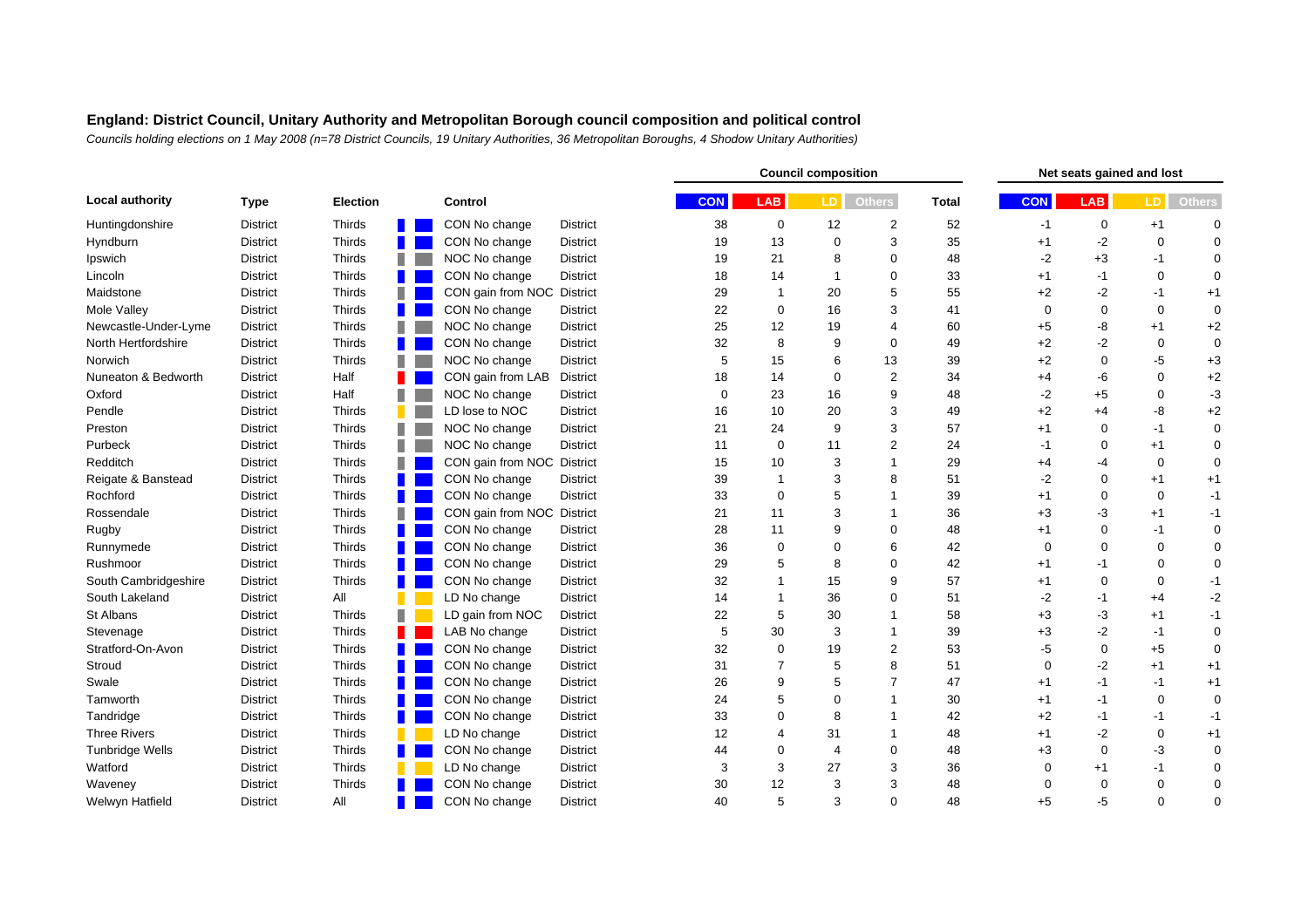|                         |                 |                 |                                |                 |            | <b>Council composition</b> |                |                |              |             | Net seats gained and lost |                  |               |  |
|-------------------------|-----------------|-----------------|--------------------------------|-----------------|------------|----------------------------|----------------|----------------|--------------|-------------|---------------------------|------------------|---------------|--|
| <b>Local authority</b>  | <b>Type</b>     | <b>Election</b> | Control                        |                 | <b>CON</b> | <b>LAB</b>                 | LD <sup></sup> | <b>Others</b>  | <b>Total</b> | <b>CON</b>  | <b>LAB</b>                | LD <sup>I</sup>  | <b>Others</b> |  |
| <b>West Lancashire</b>  | <b>District</b> | Thirds          | CON No change                  | <b>District</b> | 35         | 18                         | $\mathbf 0$    |                | 54           | $+2$        | -3                        | 0                | $\Omega$      |  |
| <b>West Lindsey</b>     | <b>District</b> | Thirds          | CON gain from LD               | District        | 20         | $\mathbf 0$                | 16             |                | 37           | $+4$        | $\mathbf 0$               | -4               | $\mathbf 0$   |  |
| <b>West Oxfordshire</b> | <b>District</b> | Thirds          | CON No change                  | District        | 40         |                            | 6              | $\overline{2}$ | 49           | $+4$        | $\mathbf 0$               | $-2$             | $-2$          |  |
| Weymouth & Portland     | <b>District</b> | Thirds          | NOC No change                  | District        | 16         | $\overline{4}$             | 12             | 4              | 36           | $+2$        | $-2$                      | $+1$             | $-1$          |  |
| Winchester              | <b>District</b> | Thirds          | CON No change                  | District        | 29         | $\mathbf 1$                | 24             | 3              | 57           | $\Omega$    | $\mathbf 0$               | $+1$             | $-1$          |  |
| Woking                  | <b>District</b> | Thirds          | CON No change                  | <b>District</b> | 19         | $\mathbf 0$                | 17             | 0              | 36           | $\Omega$    | $\mathbf 0$               | 0                | $\mathbf 0$   |  |
| Worcester               | <b>District</b> | Thirds          | NOC No change                  | District        | 17         | 13                         | 3              | $\overline{2}$ | 35           | $\Omega$    | $\mathbf 0$               | $\mathbf 0$      | $\mathbf 0$   |  |
| Worthing                | <b>District</b> | Thirds          | CON No change                  | District        | 25         | $\pmb{0}$                  | 12             | $\mathbf 0$    | 37           | $+1$        | $\mathbf 0$               | 0                | $-1$          |  |
| <b>Wyre Forest</b>      | <b>District</b> | Thirds          | CON gain from NOC District     |                 | 22         | $\overline{2}$             | 2              | 16             | 42           | $+4$        | $-1$                      | $\mathbf 0$      | -3            |  |
| Barnsley                | Metropolitan    | Thirds          | LAB No change                  | Metropolitan    | 6          | 32                         | -1             | 24             | 63           | $+1$        | -1                        | -1               | $+1$          |  |
| Birmingham              | Metropolitan    | Thirds          | NOC No change                  | Metropolitan    | 49         | 36                         | 32             | 3              | 120          | $+6$        | -6                        | $\mathbf 0$      | $\mathbf 0$   |  |
| <b>Bolton</b>           | Metropolitan    | Thirds          | NOC No change                  | Metropolitan    | 23         | 27                         | 9              | 1              | 60           | $+1$        | $+1$                      | -2               | $\mathbf 0$   |  |
| <b>Bradford</b>         | Metropolitan    | Thirds          | NOC No change                  | Metropolitan    | 35         | 36                         | 14             | 5              | 90           | $+3$        | -3                        | $\mathbf 0$      | $\mathbf 0$   |  |
| Bury                    | Metropolitan    | Thirds          | CON gain from NOC Metropolitan |                 | 26         | 16                         | 9              | $\Omega$       | 51           | $+3$        | $-4$                      | $+1$             | $\mathbf 0$   |  |
| Calderdale              | Metropolitan    | Thirds          | NOC No change                  | Metropolitan    | 20         | 9                          | 17             | 5              | 51           | $+2$        | $-2$                      | 0                | $\mathbf 0$   |  |
| Coventry                | Metropolitan    | Thirds          | CON lose to NOC                | Metropolitan    | 27         | 24                         | -1             | $\overline{2}$ | 54           | -1          | $+1$                      | 0                | $\Omega$      |  |
| Doncaster               | Metropolitan    | Thirds          | NOC No change                  | Metropolitan    | 9          | 27                         | 12             | 15             | 63           | $+1$        | $-2$                      | $\mathbf 0$      | $+1$          |  |
| Dudley                  | Metropolitan    | Thirds          | CON No change                  | Metropolitan    | 43         | 26                         | $\overline{c}$ | 1              | 72           | $+4$        | $-2$                      | -3               | $+1$          |  |
| Gateshead               | Metropolitan    | Thirds          | LAB No change                  | Metropolitan    | 0          | 41                         | 24             | 1              | 66           | $\Omega$    | -1                        | $+1$             | $\mathbf 0$   |  |
| Kirklees                | Metropolitan    | Thirds          | NOC No change                  | Metropolitan    | 22         | 21                         | 19             | 7              | 69           | $+2$        | -1                        | $+1$             | $-2$          |  |
| Knowsley                | Metropolitan    | Thirds          | LAB No change                  | Metropolitan    | 0          | 47                         | 16             | $\mathbf 0$    | 63           | $\Omega$    | -3                        | $+3$             | $\mathbf 0$   |  |
| Leeds                   | Metropolitan    | Thirds          | NOC No change                  | Metropolitan    | 22         | 43                         | 24             | 10             | 99           | $\Omega$    | $\mathbf 0$               | $\mathbf 0$      | $\mathbf 0$   |  |
| Liverpool               | Metropolitan    | Thirds          | LD lose to NOC                 | Metropolitan    | $\Omega$   | 39                         | 45             | 6              | 90           | $\Omega$    | $+3$                      | -3               | $\mathbf 0$   |  |
| Manchester              | Metropolitan    | Thirds          | LAB No change                  | Metropolitan    |            | 61                         | 34             | 0              | 96           | $\Omega$    | $\mathbf 0$               | $+1$             | $-1$          |  |
| Newcastle-Upon-Tyne     | Metropolitan    | Thirds          | LD No change                   | Metropolitan    | 0          | 29                         | 49             | $\Omega$       | 78           | $\Omega$    | -3                        | $+18$            | $-1$          |  |
| North Tyneside          | Metropolitan    | Thirds          | CON gain from NOC Metropolitan |                 | 31         | 21                         | 8              | $\Omega$       | 60           | $+3$        | $-2$                      | $-1$             | $\mathbf 0$   |  |
| Oldham                  | Metropolitan    | Thirds          | NOC No change                  | Metropolitan    |            | 22                         | 30             |                | 60           | $+4$        | -8                        | $+4$             | $\mathbf 0$   |  |
| Rochdale                | Metropolitan    | Thirds          | LD No change                   | Metropolitan    | 8          | 19                         | 33             | 0              | 60           | $\mathbf 0$ | -1                        | $+1$             | $\mathbf 0$   |  |
| Rotherham               | Metropolitan    | Thirds          | LAB No change                  | Metropolitan    | 10         | 50                         | $\Omega$       | 3              | 63           | $+3$        | $-4$                      | $\boldsymbol{0}$ | $+1$          |  |
| Salford                 | Metropolitan    | Thirds          | LAB No change                  | Metropolitan    | 13         | 36                         | 10             |                | 60           | $+3$        | -6                        | $+2$             | $+1$          |  |
| Sandwell                | Metropolitan    | Thirds          | LAB No change                  | Metropolitan    | 14         | 49                         | 5              | 4              | 72           | $+3$        | $-4$                      | 0                | $\mathbf 0$   |  |
| Sefton                  | Metropolitan    | Thirds          | NOC No change                  | Metropolitan    | 18         | 21                         | 27             | $\Omega$       | 66           | $-1$        | $\mathbf 0$               | $+1$             | $\mathbf 0$   |  |
| Sheffield               | Metropolitan    | Thirds          | LD gain from NOC               | Metropolitan    | $\Omega$   | 36                         | 45             | 3              | 84           | $-1$        | -5                        | $+6$             | $\mathbf 0$   |  |
| Solihull                | Metropolitan    | Thirds          | CON gain from NOC Metropolitan |                 | 26         | 5                          | 18             | $\overline{2}$ | 51           | $+1$        | $-2$                      | $\mathbf 0$      | $+1$          |  |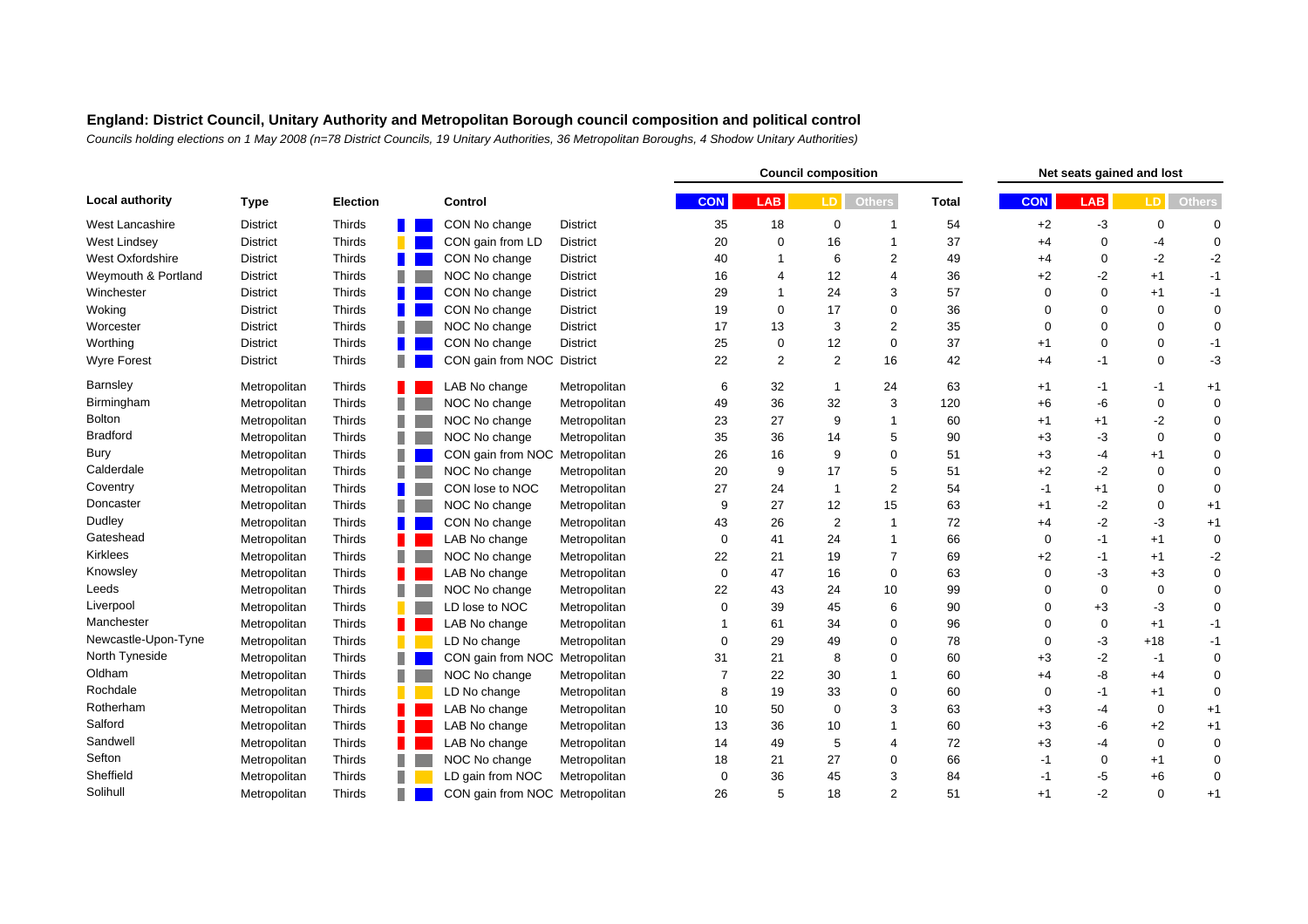|                              | <b>Type</b>        |                 |                           |              | <b>Council composition</b> |                |                 |                |              | Net seats gained and lost |             |                  |               |  |
|------------------------------|--------------------|-----------------|---------------------------|--------------|----------------------------|----------------|-----------------|----------------|--------------|---------------------------|-------------|------------------|---------------|--|
| <b>Local authority</b>       |                    | <b>Election</b> | Control                   |              | <b>CON</b>                 | <b>LAB</b>     | LD <sup>1</sup> | <b>Others</b>  | <b>Total</b> | <b>CON</b>                | <b>LAB</b>  | LD.              | <b>Others</b> |  |
| South Tyneside               | Metropolitan       | Thirds          | LAB No change             | Metropolitan | 3                          | 31             | 3               | 17             | 54           | $\mathbf 0$               | $-4$        | $\boldsymbol{0}$ | $+4$          |  |
| St Helens                    | Metropolitan       | Thirds          | NOC No change             | Metropolitan | 6                          | 23             | 19              | 0              | 48           | $\mathbf 0$               | $+2$        | $-2$             | $\mathbf 0$   |  |
| Stockport                    | Metropolitan       | Thirds          | LD No change              | Metropolitan | 10                         | 14             | 36              | 3              | 63           | $+1$                      | -1          | $\mathbf 0$      | $\mathbf 0$   |  |
| Sunderland                   | Metropolitan       | Thirds          | LAB No change             | Metropolitan | 22                         | 48             |                 | 4              | 75           | $+5$                      | -5          | $\mathbf 0$      | $\mathbf 0$   |  |
| Tameside                     | Metropolitan       | Thirds          | LAB No change             | Metropolitan | 10                         | 44             | $\Omega$        | 3              | 57           | $+2$                      | -1          | -1               | $\mathbf 0$   |  |
| Trafford                     | Metropolitan       | Thirds          | CON No change             | Metropolitan | 39                         | 19             | 5               | $\mathbf 0$    | 63           | $+1$                      | -1          | $+1$             | $-1$          |  |
| Wakefield                    | Metropolitan       | Thirds          | LAB No change             | Metropolitan | 23                         | 32             | $\overline{2}$  | 6              | 63           | $+7$                      | -8          | $-1$             | $+2$          |  |
| Walsall                      | Metropolitan       | Thirds          | CON No change             | Metropolitan | 33                         | 18             | 6               | 3              | 60           | $\Omega$                  | $\Omega$    | $\mathbf 0$      | $\mathbf 0$   |  |
| Wigan                        | Metropolitan       | Thirds          | LAB No change             | Metropolitan | 14                         | 42             | 4               | 15             | 75           | $+4$                      | $-4$        | $\mathbf 0$      | $\mathbf 0$   |  |
| Wirral                       | Metropolitan       | Thirds          | NOC No change             | Metropolitan | 24                         | 21             | 20              | $\overline{1}$ | 66           | $+4$                      | $-4$        | $+1$             | $-1$          |  |
| Wolverhampton                | Metropolitan       | Thirds          | LAB lose to NOC           | Metropolitan | 27                         | 28             | 5               | 0              | 60           | $+8$                      | -8          | $+1$             | $-2$          |  |
| <b>Blackburn With Darwen</b> | Unitary            | Thirds          | NOC No change             | Unitary      | 18                         | 27             | 11              | 8              | 64           | $+1$                      | -4          | 0                | $+3$          |  |
| Derby                        | Unitary            | Thirds          | NOC No change             | Unitary      | 14                         | 17             | 18              | 2              | 51           | $-1$                      | -4          | $+5$             | $\mathbf 0$   |  |
| Halton                       | Unitary            | Thirds          | LAB No change             | Unitary      | 9                          | 33             | 14              | $\mathbf 0$    | 56           | $+1$                      | 0           | $-1$             | $\mathbf 0$   |  |
| Hartlepool                   | Unitary            | Thirds          | LAB lose to NOC           | Unitary      | 5                          | 23             | 6               | 13             | 47           | $+1$                      | -1          | $-1$             | $+1$          |  |
| Kingston-Upon-Hull           | Unitary            | Thirds          | LD gain from NOC          | Unitary      | 3                          | 19             | 33              | 4              | 59           | $\Omega$                  | -1          | $+5$             | $-4$          |  |
| <b>Milton Keynes</b>         | Unitary            | Thirds          | NOC No change             | Unitary      | 20                         | 10             | 21              | 0              | 51           | $+5$                      | -3          | $-1$             | $\pmb{0}$     |  |
| North East Lincolnshire      | Unitary            | Thirds          | NOC No change             | Unitary      | 16                         | $\overline{4}$ | 20              | 2              | 42           | $+1$                      | -2          | $+1$             | 0             |  |
| Peterborough                 | Unitary            | Thirds          | CON No change             | Unitary      | 43                         | $\overline{2}$ | 3               | 9              | 57           | $+4$                      | 0           | $-1$             | $-3$          |  |
| Plymouth                     | Unitary            | Thirds          | CON No change             | Unitary      | 37                         | 20             | $\Omega$        | 0              | 57           | +6                        | -6          | 0                | $\pmb{0}$     |  |
| Portsmouth                   | Unitary            | Thirds          | NOC No change             | Unitary      | 19                         | $\overline{2}$ | 19              | 2              | 42           | $+4$                      | -3          | -1               | $-2$          |  |
| Reading                      | Unitary            | Thirds          | LAB lose to NOC           | Unitary      | 18                         | 20             | 8               | 0              | 46           | $+4$                      | -5          | $+1$             | $\pmb{0}$     |  |
| Slough                       | Unitary            | Thirds          | LAB gain from NOC         | Unitary      | 6                          | 23             | 3               | 9              | 41           | -1                        | $+4$        | -1               | -6            |  |
| Southampton                  | Unitary            | Thirds          | CON gain from NOC Unitary |              | 26                         | 14             | 8               | $\mathbf 0$    | 48           | $+8$                      | -4          | -3               | $-1$          |  |
| Southend-On-Sea              | Unitary            | Thirds          | CON No change             | Unitary      | 27                         | 6              | 12              | 6              | 51           | $-2$                      | -1          | $+2$             | $+1$          |  |
| Stoke-On-Trent               | Unitary            | Thirds          | NOC No change             | Unitary      | 9                          | 16             | 5               | 30             | 60           | $\Omega$                  | -7          | 0                | $+8$          |  |
| Swindon                      | Unitary            | Thirds          | CON No change             | Unitary      | 43                         | 12             | 3               | -1             | 59           | $\Omega$                  | $-1$        | $\mathbf 0$      | $+1$          |  |
| Thurrock                     | Unitary            | Thirds          | NOC No change             | Unitary      | 24                         | 22             | $\Omega$        | 3              | 49           | $\Omega$                  | 0           | $\mathbf 0$      | $\mathbf 0$   |  |
| Warrington                   | Unitary            | Thirds          | NOC No change             | Unitary      | 7                          | 22             | 28              | 0              | 57           | $+2$                      | $-2$        | $+1$             | $-1$          |  |
| Wokingham                    | Unitary            | Thirds          | CON No change             | Unitary      | 44                         | $\mathbf 0$    | 10              | $\Omega$       | 54           | $+1$                      | $\mathbf 0$ | $-1$             | $\mathbf 0$   |  |
| <b>Cheshire East</b>         | Shadow Unitary All |                 | CON win                   |              | 59                         | 6              | 12              | 4              | 81           |                           |             |                  |               |  |
| Cheshire West & Chester      | Shadow Unitary All |                 | CON win                   |              | 55                         | 13             | 4               | 0              | 72           |                           |             |                  |               |  |
| Durham                       | Shadow Unitary All |                 | Lab win                   |              | 10                         | 67             | 27              | 22             | 126          |                           |             |                  |               |  |
| Northumberland               | Shadow Unitary All |                 | <b>NOC</b>                |              | 17                         | 17             | 26              | $\overline{7}$ | 67           |                           |             |                  |               |  |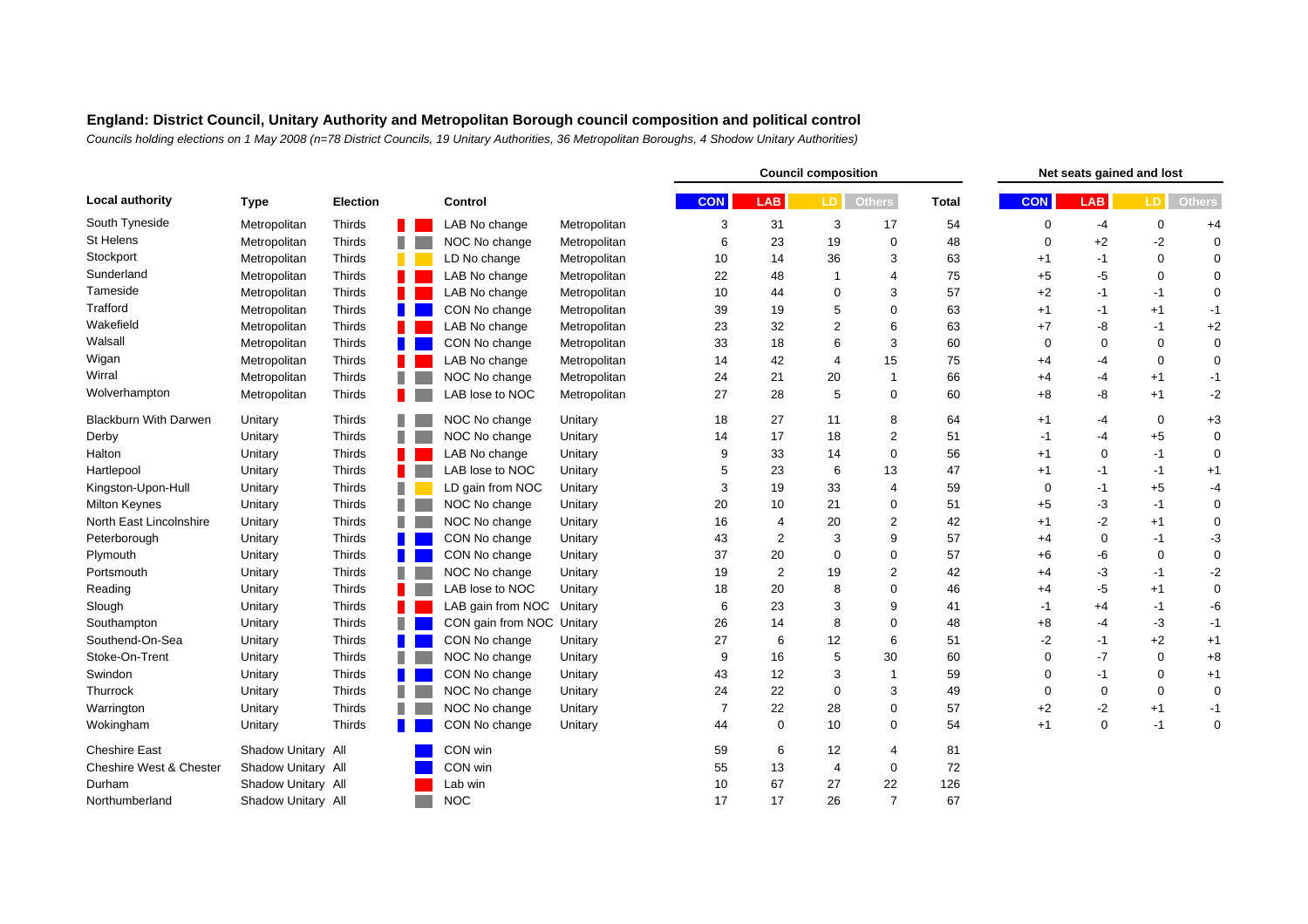#### **Wales: Unitary Authority council composition and political control**

*All Unitary Authorities in Wales held elections on 1 May 2008*

| Local authority      | Type    |                 |         |                   |            | Net seats gained and lost |                |                |               |              |            |            |          |             |               |
|----------------------|---------|-----------------|---------|-------------------|------------|---------------------------|----------------|----------------|---------------|--------------|------------|------------|----------|-------------|---------------|
|                      |         | <b>Election</b> | Control |                   | <b>CON</b> | <b>LAB</b>                | LD             |                | <b>Others</b> | <b>Total</b> | <b>CON</b> | <b>LAB</b> |          |             | <b>Others</b> |
| Anglesey             | Unitary | All             |         | NOC No change     |            | 5                         | 2              | 8              | 23            | 40           | $+1$       | $+5$       | $+1$     | $+2$        | -9            |
| <b>Blaenau Gwent</b> | Unitary | All             |         | LAB lose to NOC   | $\Omega$   | 17                        | $\overline{2}$ | $\mathbf 0$    | 23            | 42           | $\Omega$   | -8         | $\Omega$ | $\mathbf 0$ | $+8$          |
| Bridgend             | Unitary | All             |         | NOC No change     | 6          | 27                        | 11             |                | 9             | 54           | -1         | $+5$       | -2       | $\Omega$    | $-2$          |
| Caerphilly           | Unitary | All             |         | LAB lose to NOC   | $\Omega$   | 32                        | $\mathbf 0$    | 32             | 9             | 73           | $\Omega$   | -9         | $\Omega$ | $+6$        | $+3$          |
| Cardiff              | Unitary | All             |         | NOC No change     | 17         | 13                        | 35             | $\overline{7}$ | 3             | 75           | $+7$       | $-14$      | $+3$     | $+3$        | $+1$          |
| Carmarthenshire      | Unitary | All             |         | NOC No change     | $\Omega$   | 11                        |                | 30             | 32            | 74           | $\Omega$   | $-14$      | $+1$     | $+14$       | $-1$          |
| Ceredigion           | Unitary | All             |         | NOC No change     | 0          |                           | 10             | 19             | 12            | 42           | $\Omega$   | 0          | $+1$     | $+3$        | -4            |
| Conwy                | Unitary | All             |         | NOC No change     | 22         |                           | 4              | 12             | 14            | 59           | $+8$       | -5         | -1       | $+1$        | -3            |
| Denbighshire         | Unitary | All             |         | NOC No change     | 18         |                           |                | 8              | 13            | 47           | $+9$       | $\Omega$   | -1       | $+1$        | -9            |
| Flintshire           | Unitary | All             |         | LAB lose to NOC   | 9          | 22                        | 11             |                | 26            | 69           | $+5$       | $-13$      | $+1$     | 0           | $+7$          |
| Gwynedd              | Unitary | All             |         | PC lose to NOC    | 0          | 4                         | 5              | 35             | 30            | 74           | $\Omega$   | -4         | -1       | -8          | $+13$         |
| Merthyr Tydfil       | Unitary | All             |         | LAB lose to NOC   | 0          | 8                         | 6              | 0              | 19            | 33           | $\Omega$   | -9         | $+6$     | 0           | $+3$          |
| Monmouthshire        | Unitary | All             |         | CON No change     | 29         |                           | 5              |                |               | 43           | $+5$       | $-2$       | $+2$     | $-1$        | -4            |
| Neath Port Talbot    | Unitary | All             |         | LAB No change     | $\Omega$   | 37                        | 4              | 11             | 12            | 64           | $\Omega$   | $+1$       | $+2$     | $+1$        | -4            |
| Newport              | Unitary | All             |         | LAB lose to NOC   | 17         | 19                        | 6              |                |               | 44           | $+5$       | -8         | $+3$     | 0           | 0             |
| Pembrokeshire        | Unitary | All             |         | NOC No change     | 5          | 5                         | 3              | 5              | 42            | 60           | $+4$       | -6         | $+1$     | $\Omega$    | $+1$          |
| Powys                | Unitary | All             |         | NOC No change     |            | $\overline{4}$            | 15             | $\Omega$       | 45            | 73           | $+9$       | $\Omega$   | $\Omega$ | $\mathbf 0$ | -9            |
| Rhondda Cynon Taff   | Unitary | All             |         | LAB No change     |            | 44                        | 4              | 20             | 6             | 75           | $+1$       | $-13$      | $+2$     | $+7$        | $+3$          |
| Swansea              | Unitary | All             |         | NOC No change     |            | 30                        | 23             |                | 14            | 72           | 0          | $-2$       | $+3$     | -3          | $+2$          |
| Torfaen              | Unitary | All             |         | LAB lose to NOC   | 5          | 18                        | $\overline{2}$ | 3              | 16            | 44           | $+4$       | $-16$      | 0        | $+3$        | $+9$          |
| Vale Of Glamorgan    | Unitary | All             |         | CON gain from NOC | 25         | 13                        | 0              | 6              | 3             | 47           | $+5$       | -3         | 0        | $-2$        | 0             |
| Wrexham              | Unitary | All             |         | NOC No change     | 5          | 11                        | 12             |                | 20            | 52           | $+1$       | -9         | $-2$     | $+4$        | $+6$          |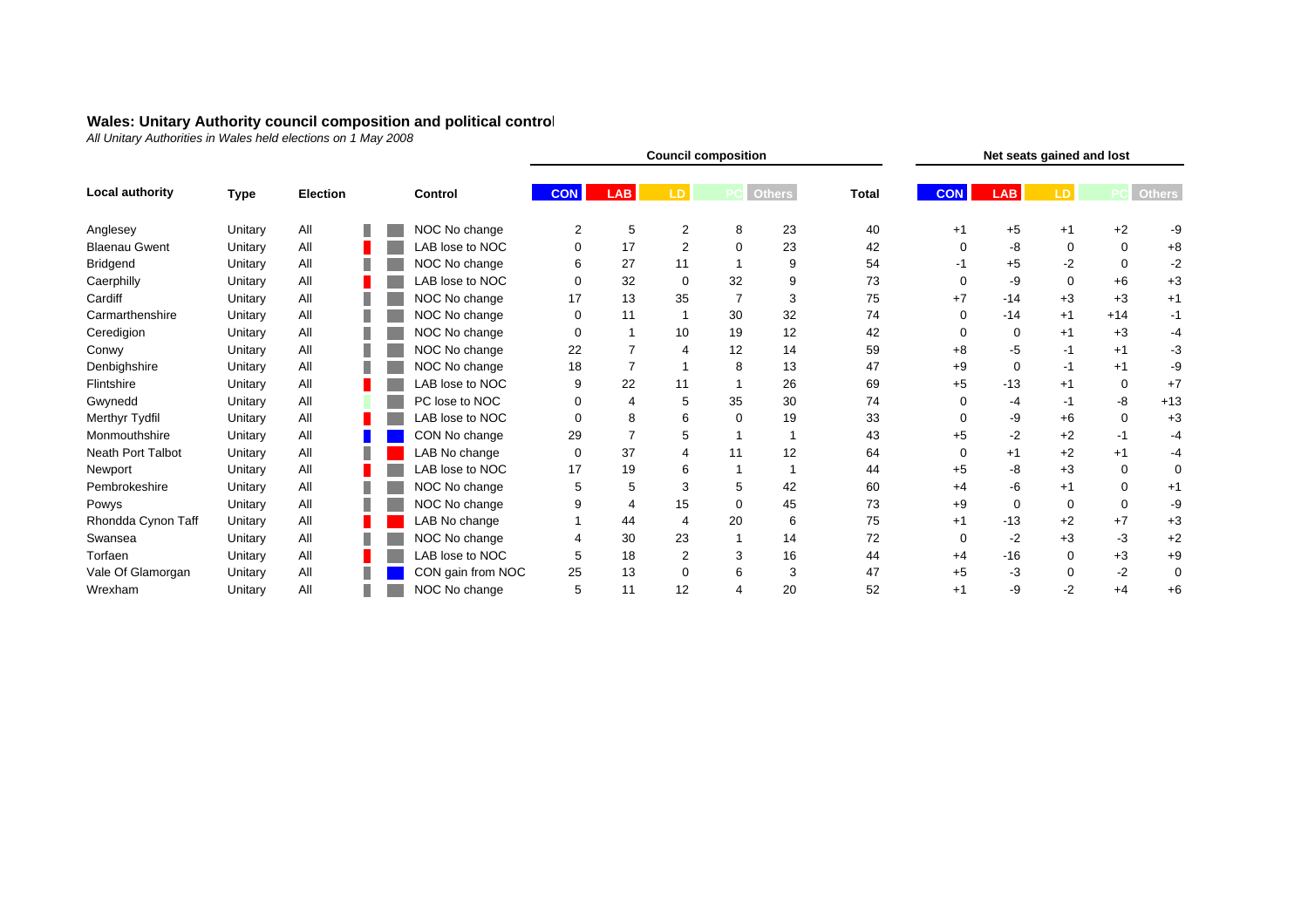# **Local Elections 2008** Total gains of Council control by party